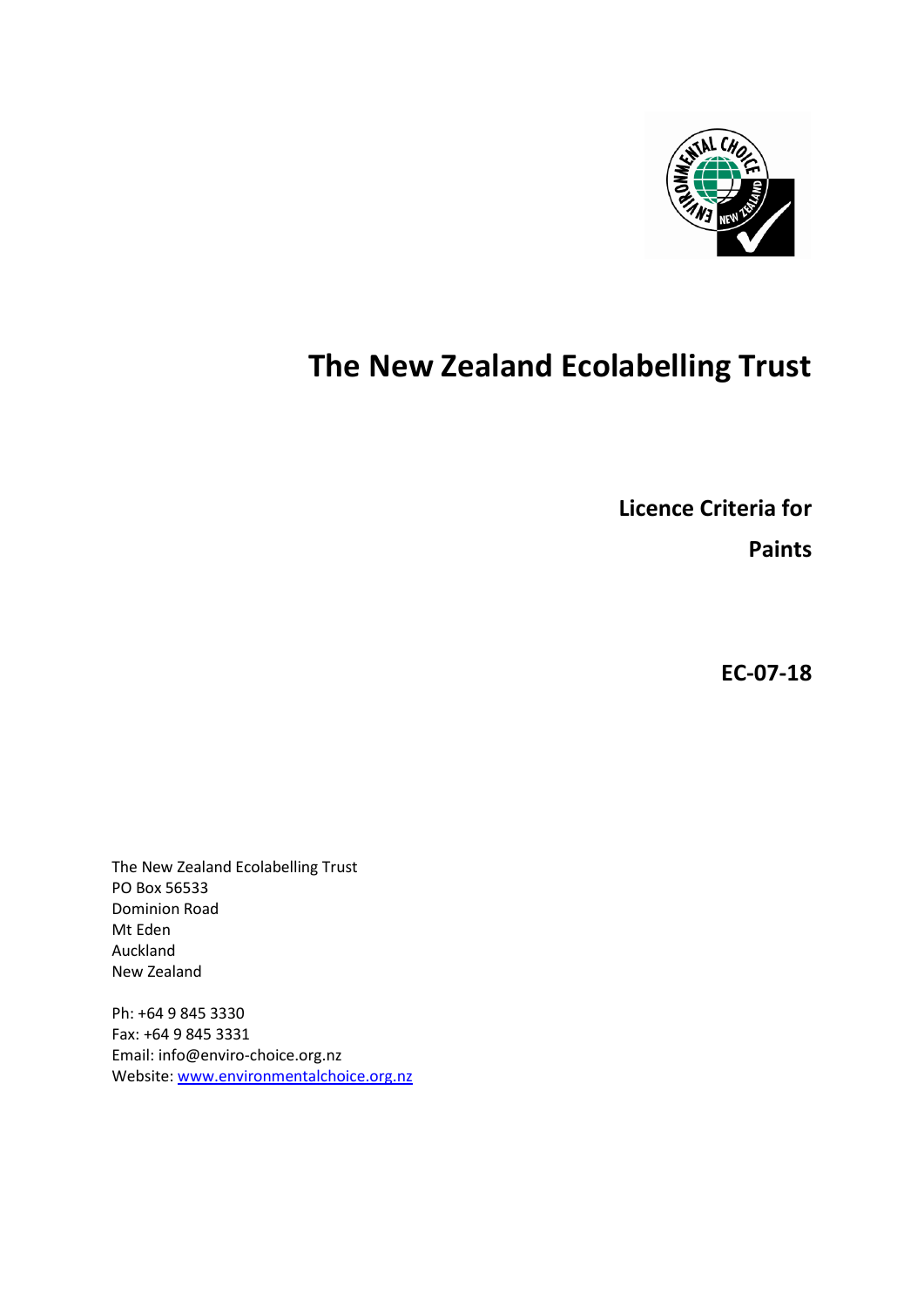# **Specification change history**

Minor clarifications, corrections or technical changes made since the specification was last reviewed and issued in September 2018.

| Date                                              | <b>Version</b> | Change                                                                                                                                                                                                                                                                                |  |
|---------------------------------------------------|----------------|---------------------------------------------------------------------------------------------------------------------------------------------------------------------------------------------------------------------------------------------------------------------------------------|--|
| 27/08/20                                          | $\mathbf{1}$   | Background: clarify only some of the substances listed have the stated effects;<br>and update discussion on titanium dioxide                                                                                                                                                          |  |
| and manufactured nanomaterial.                    |                | Interpretation: amend the definitions of conventional emulsion polymer binder                                                                                                                                                                                                         |  |
|                                                   |                | 5.1 Legal requirements: update to reflect new requirements in ISO14024.                                                                                                                                                                                                               |  |
| 5.2.1 Hazardous substances (including toxic VOC): |                |                                                                                                                                                                                                                                                                                       |  |
|                                                   |                | Subheadings for human health and environmental effects moved to notes<br>section.                                                                                                                                                                                                     |  |
|                                                   |                | Typical density of paints referenced in "note" revised based on licence holder<br>feedback that was not received during the notification period.                                                                                                                                      |  |
|                                                   |                | Note added to highlight that these criteria restrict common aliphatic solvents<br>and methylpyrrolidone.                                                                                                                                                                              |  |
|                                                   |                | 5.2.2 Metals and their compounds: exemption text updated to clarify the basis<br>for the exemptions.                                                                                                                                                                                  |  |
|                                                   |                | 5.2.4 Crystalline silica: the criteria have reverted to the criteria in EC-07-13 based<br>on licence holder feedback about the effectiveness of the original criteria that<br>was not received during the notification period.                                                        |  |
|                                                   |                | (Former)5.2.5 Titanium dioxide: criteria deleted as they no longer differentiate<br>environmental preference.                                                                                                                                                                         |  |
|                                                   |                | 5.2.5 Nanotechnology: clarifications to definitions referred to in 5.2.5 and<br>addition of carbon black and iron oxides to the list of exclusions to clarify that the<br>criteria at 5.2.5 are not intended to apply to those substances.                                            |  |
|                                                   |                | 5.3.1 Volatile organic compounds: The VOC limits for exterior and roof primers<br>have been reverted to the previous limits, based on feedback that the new lower<br>limits would severely compromise product performance (film formation) in New<br>Zealand's high salt environment. |  |
|                                                   |                |                                                                                                                                                                                                                                                                                       |  |

The New Zealand Ecolabelling Trust **August 2020**<br>Paints Page 2 of 22 Paints **EC-07-18** Page 2 of 22 and 22 and 22 and 22 and 22 and 22 and 22 and 22 and 22 and 22 and 22 and 22 and 22 and 22 and 22 and 22 and 22 and 22 and 22 and 22 and 22 and 22 and 22 and 22 and 22 and 22 and 22 and 22 an

The criteria and supporting explanatory information have been prepared specifically for the New Zealand Ecolabelling Trust as part of the Environmental Choice New Zealand programme's life cycle approach and its principles and procedures for developing licence criteria for specific product categories. The New Zealand Ecolabelling Trust accepts no responsibility for any use by any party of information in the document in any other context or for any other purpose.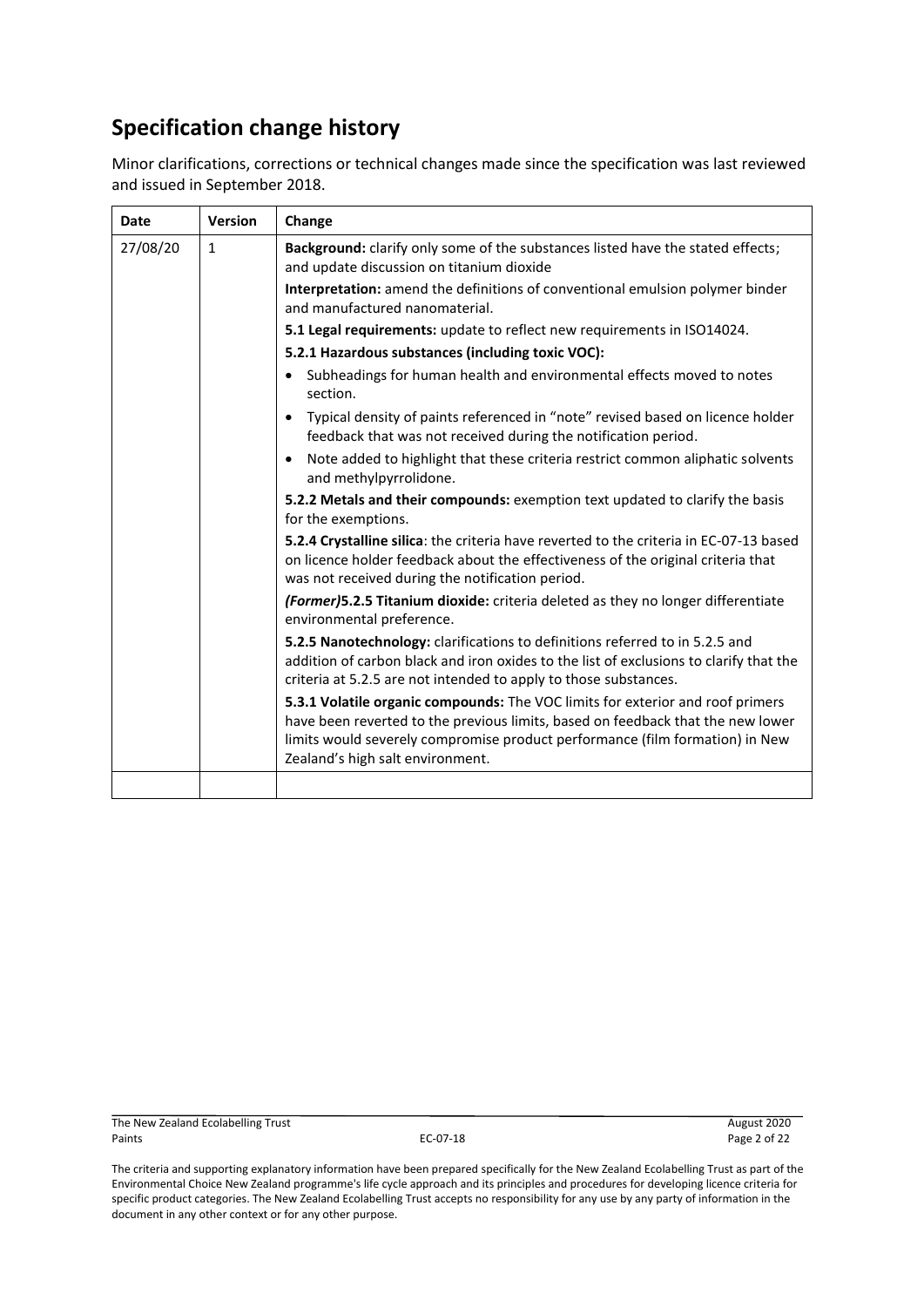# **Table of contents**

| $\mathbf{1}$             | <b>Introduction</b> |                            | 4                                                 |    |
|--------------------------|---------------------|----------------------------|---------------------------------------------------|----|
| $\overline{2}$           |                     | <b>Background</b>          |                                                   | 5  |
| 3                        |                     | Interpretation             |                                                   | 8  |
| 4                        |                     | <b>Category definition</b> |                                                   | 9  |
| 5                        |                     |                            | <b>Environmental criteria</b>                     | 10 |
|                          | 5.1                 |                            | Legal requirements                                | 10 |
|                          | 5.2                 | Raw materials              |                                                   | 11 |
|                          |                     | 5.2.1                      | Hazardous substances (including toxic VOCs)       | 11 |
|                          |                     | 5.2.2                      | Metals and metal compounds                        | 12 |
|                          |                     | 5.2.3                      | Solvents                                          | 13 |
|                          |                     |                            | 5.2.4 Crystalline silica                          | 13 |
|                          |                     | 5.2.5                      | Nanotechnology                                    | 14 |
|                          | 5.3                 |                            | Formulated paint                                  | 15 |
|                          |                     | 5.3.1                      | Volatile organic compounds                        | 15 |
|                          |                     | 5.3.2                      | <b>Hazard classification</b>                      | 16 |
|                          | 5.4                 |                            | Waste management                                  | 16 |
| 5.5<br>Energy management |                     | 17                         |                                                   |    |
|                          | 5.6                 |                            | Packaging requirements                            | 17 |
|                          | 5.7                 |                            | User information                                  | 18 |
|                          | 5.8                 |                            | Product stewardship                               | 18 |
| 6                        |                     |                            | <b>Product characteristics</b>                    | 20 |
| 7                        |                     |                            | <b>Requirements and notes for Licence Holders</b> | 21 |

**Appendix A [Hazardous Substances Classifications](#page-21-0)**

The criteria and supporting explanatory information have been prepared specifically for the New Zealand Ecolabelling Trust as part of the Environmental Choice New Zealand programme's life cycle approach and its principles and procedures for developing licence criteria for specific product categories. The New Zealand Ecolabelling Trust accepts no responsibility for any use by any party of information in the document in any other context or for any other purpose.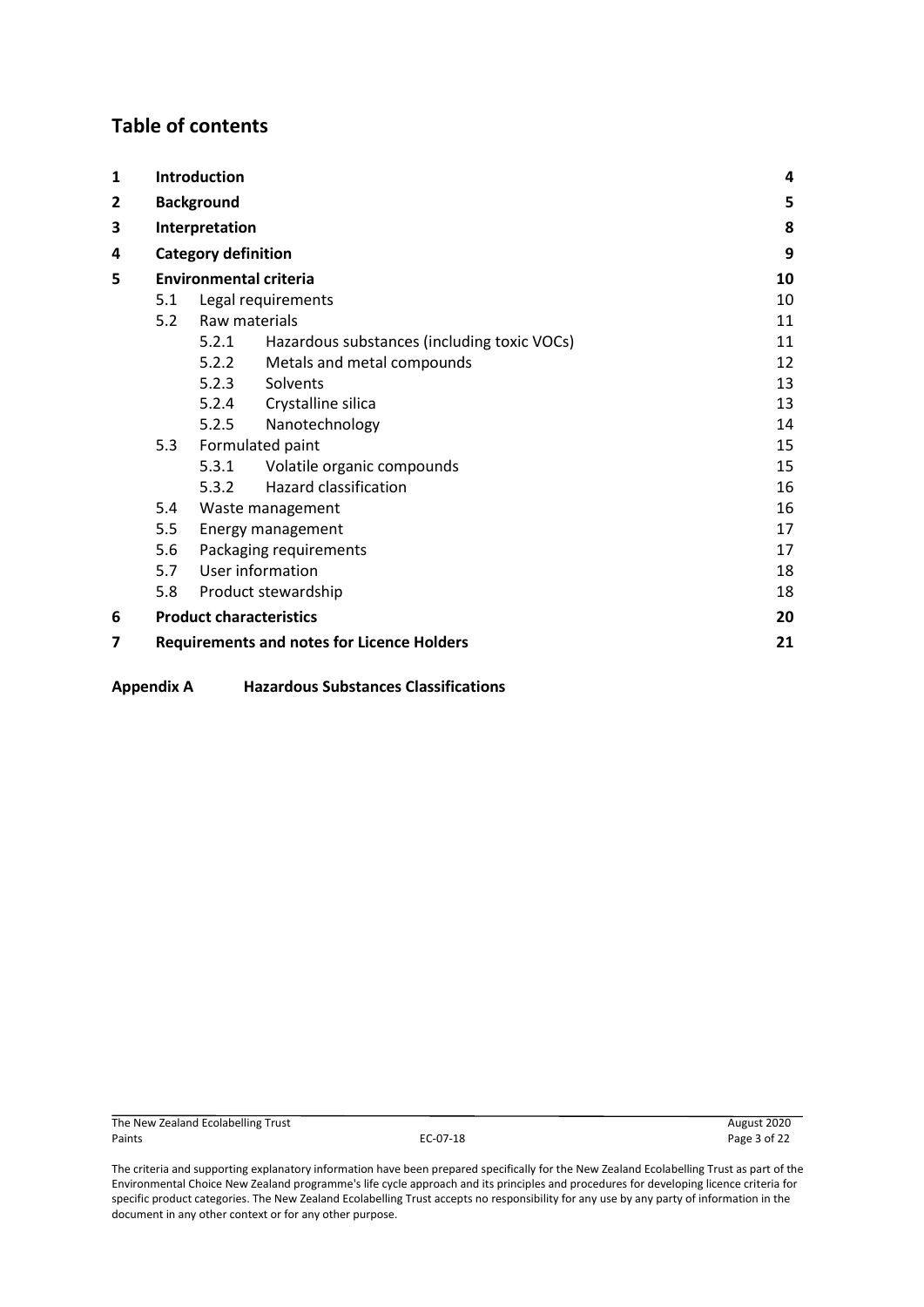# <span id="page-3-0"></span>**1 Introduction**

Environmental Choice New Zealand (ECNZ) is an environmental labelling programme which has been created to help businesses and consumers find products and services that ease the burden on the environment. The programme results from a New Zealand Government initiative and has been established to improve the quality of the environment by minimising the adverse and maximising the beneficial environmental impacts generated by the production, distribution, use and disposal of products, and the delivery of services. The programme is managed by the New Zealand Ecolabelling Trust (The Trust).

ECNZ operates to the ISO 14024:2018 standard "Environmental labels and declarations – Type I environmental labelling – Principles and procedures" and The Trust is a member of the Global Ecolabelling Network (GEN) an international network of national programmes also operating to the ISO 14024 standard.

ISO 14024 requires environmental labelling specifications to include criteria that are objective, attainable and verifiable. It requires that interested parties have an opportunity to participate and have their comments considered. It also requires that environmental criteria be set, based on an evaluation of the environmental impacts during the actual product or service life cycle, to differentiate product and services on the basis of preferable environmental performance.

The life cycle approach is used to identify and understand environmental issues (adverse or beneficial impacts) across the whole life of a product or service (within a defined product or service category). This information is evaluated to identify the most significant issues and from those to identify the issues on which it is possible to differentiate environmentally preferable products or services from others available in the New Zealand market. Criteria are then set on these significant and differentiating issues. These must be set in a form and at a level that does differentiate environmentally preferable products or services, is attainable by potential ECNZ licence applicants and is able to be measured and verified. As a result of this approach, criteria may not be included in an ECNZ specification on all aspects of the life cycle of a product or service. If stages of a product or service life cycle are found not to differentiate environmentally preferable products or services, or to have insufficient data available to allow objective benchmarking in New Zealand, those stages will not generally be included in criteria in the specification. For some issues, however, (such as energy and waste) criteria may be set to require monitoring and reporting. These criteria are designed to generate information for future reviews of specifications.

The Trust is pleased to publish this revised specification for Paints. The specification has been published to take account of substances and processes harmful to the environment, energy management, waste management, and end of life disposal of products and packaging.

This revised specification sets out the requirements that Paint products will be required to meet in order to be licensed to use the ECNZ Label. The requirements include environmental criteria and product characteristics. The specification also defines the testing and other means to be used to demonstrate and verify conformance with the environmental criteria and product characteristics.

This revised specification has been prepared based on an overview level life cycle assessment, information from specifications for similar products from other GEN-member labelling programmes, relevant information from other ECNZ specifications, publicly available information, and information provided by current licensees.

The New Zealand Ecolabelling Trust August 2020 Paints EC-07-18 Page 4 of 22

The criteria and supporting explanatory information have been prepared specifically for the New Zealand Ecolabelling Trust as part of the Environmental Choice New Zealand programme's life cycle approach and its principles and procedures for developing licence criteria for specific product categories. The New Zealand Ecolabelling Trust accepts no responsibility for any use by any party of information in the document in any other context or for any other purpose.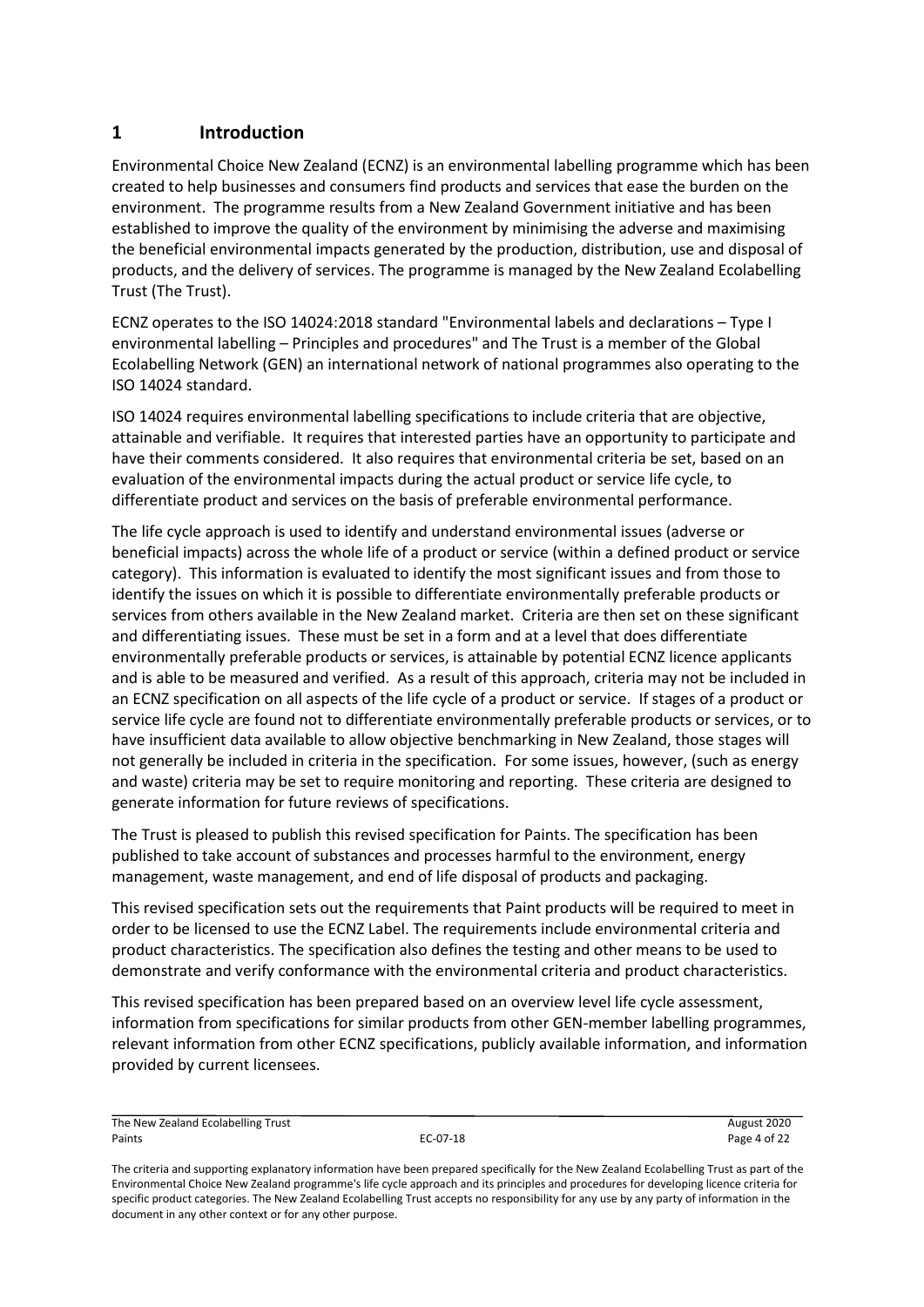This specification is valid for a period of five years. Twelve months before the expiry date (or at an earlier date if required), the Trust will initiate a further review process for the specification.

# <span id="page-4-0"></span>**2 Background**

Some 22 million litres of decorative paint is sold each year in New Zealand<sup>1</sup>. The majority of this paint sold is manufactured in New Zealand.

Paints provide protective and decorative coatings for a wide range of surfaces. As protective coatings, paints can significantly prolong the useful life of structures and claddings. This generates environmental benefits by reducing resource use for repair and replacement.

Paint products can also have significant impacts on the environment throughout their lifecycle, including the release of environmentally harmful substances:

- during production of raw materials;
- during manufacture of the paint product itself;
- when paints are being applied;
- from painted surfaces; and
- when unused paint is disposed or paint is removed.

A range of harmful substances are used in paint products. Many of these present specific concerns for human health or the environment, for example:

- pigments containing metals that are toxic to humans or have ecotoxic effects in the environment;
- solvents, such as hydrocarbons, aromatic hydrocarbons, halogenated solvents, ethylene glycols and glycol ethers, some of which can have toxicity effects on human reproduction and development and can affect air quality (including ozone depletion or ozone formation);
- additives (e.g., biocides, surfactants, defoamers) that bring specific properties to the paint may include substances that are human carcinogens or mutagens or have other significant toxic hazards for humans or ecotoxic effects in aquatic environments;
- volatile organic compounds, some of which can react with nitrogen oxides in the air to form low level ozone, which is an oxidiser that irritates the human respiratory system and can affect sensitive vegetation and ecosystems; and
- nanomaterials have potential to provide improvements in product performance, however, there are significant uncertainties about the behaviour of manufactured nanoparticles in organisms and in the environment.
- raw materials that have particularly high environmental burden in terms of energy for manufacture or discharges to the environment (e.g., titanium dioxide).

Although use of some hazardous substances is necessary for efficacy of a paint product, restricting and minimising the content of the harmful substances in paint products (where possible), reduces the potential risks to human health and the environment during manufacturing, use and disposal of the paints.

<sup>1</sup> http://www.coating.co.nz/nz-coating-companies/

The New Zealand Ecolabelling Trust **August 2020 August 2020 August 2020** Paints EC-07-18 Page 5 of 22

The criteria and supporting explanatory information have been prepared specifically for the New Zealand Ecolabelling Trust as part of the Environmental Choice New Zealand programme's life cycle approach and its principles and procedures for developing licence criteria for specific product categories. The New Zealand Ecolabelling Trust accepts no responsibility for any use by any party of information in the document in any other context or for any other purpose.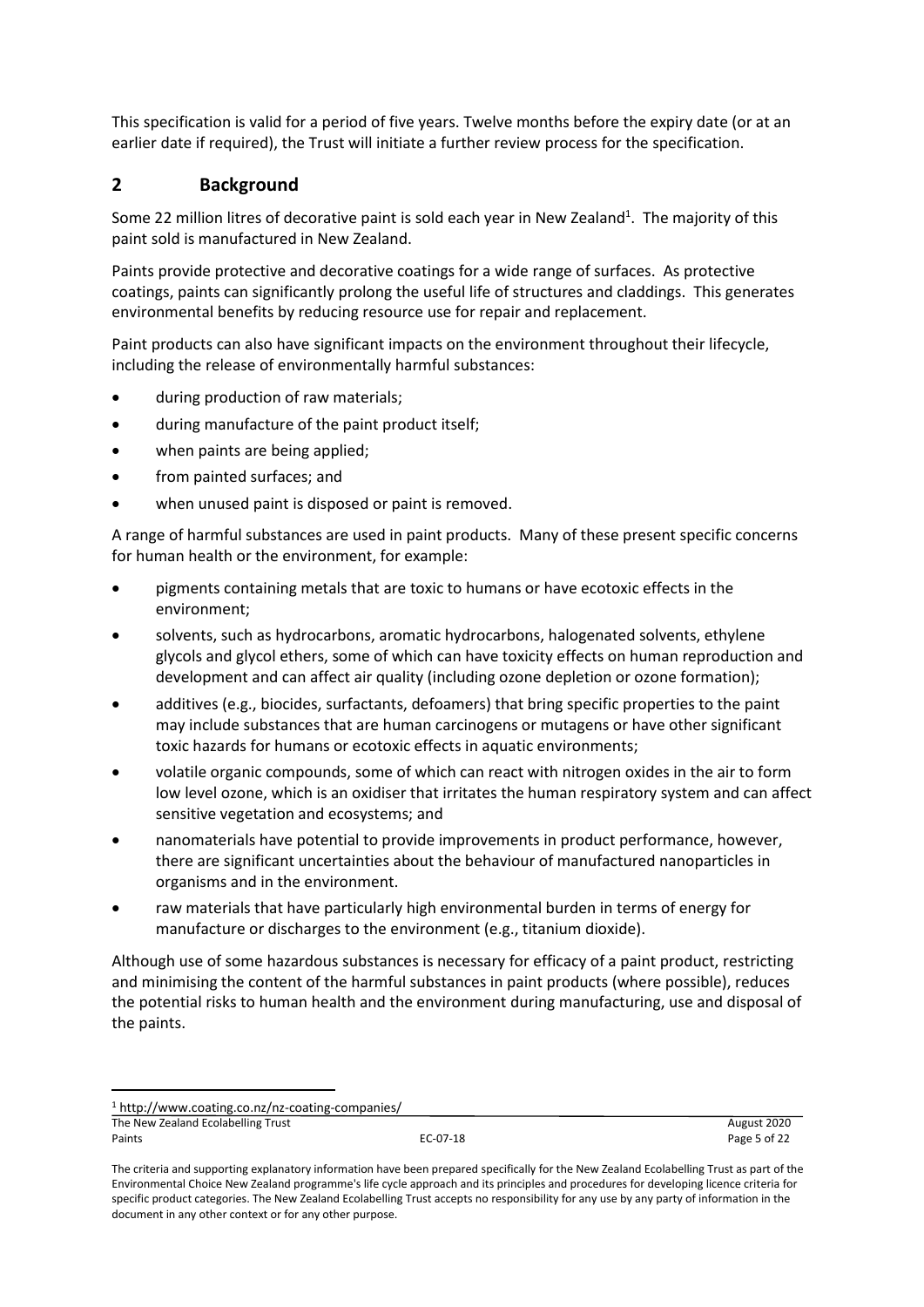To reduce environmental and health impacts, chemicals should be non-toxic or environmentally innocuous / readily biodegradable, and the degradation products should not pose an unacceptable risk to human health or the environment. The principle of substituting hazardous substances with less hazardous ones is widely used in ecolabelling specification criteria, which restrict the use of chemicals according to their hazard classifications. It is an approach set out in the European discussion paper "The Path to Sustainable Use of Chemicals in Products: The European Ecolabel as a Signpost" (December 2008). The Trust has adopted this approach widely in other ECNZ specifications. Controlled hazard classifications include carcinogens, mutagens, chemicals toxic to reproduction, ecotoxic and bioaccumulative substances.

Manufacturing processes, including those for raw materials used in paints, can involve significant use of energy (with associated discharge of carbon dioxide contributing to global warming) and may produce significant volumes of hazardous wastes and discharges<sup>2</sup>.

Titanium dioxide ( $TiO<sub>2</sub>$ ) is important for the performance of paints as it enhances opacity and may lead to an overall reduction of resource use as fewer coats of paint are needed to provide the required finish. There are environmental impacts associated with energy used during production of  $TiO<sub>2</sub>$  and emissions to air and water from the production processes. Research indicates that the energy used during production at newer TiO<sub>2</sub> plants (and associated  $CO<sub>2</sub>$  produced) may be offset by energy savings during use of the paint due to reduced demand for lighting. Painting roofs white can also reduce the urban heat island effect and demands for air conditioning. Life cycle work to support the European Ecolabel<sup>3</sup> identified production processes for TiO<sub>2</sub>as one of the main impacts of paint products across their life cycle, where paint contains more than 10  $%$  TiO<sub>2</sub>. However, the emissions limits included in the EU Ecolabel, Nordic Ecolabel and Blue Angel specifications for paints are based on information gathered in 2006/2007 that is specific to production facilities in Europe. The impacts of those emissions are not as relevant in the NZ supply chain where the majority of TiO<sub>2</sub> comes from newer production plants in Australia. The Trust has therefore removed the emissions limits for TiO<sub>2</sub> that were included in the September 2018 version of EC-07-18, as communications with suppliers indicated that the limits did not differentiate environmentally preferable paint in the New Zealand supply chain. The Trust has decided not to revert to the previous criteria for TiO<sub>2</sub> (requiring reporting on emissions to air and water) as these also relate to emissions which do not differentiate environmental preferability in New Zealand. Therefore, this August 2020 version of EC-07-18 does not contain a set of criteria specifically for  $TiO<sub>2</sub>$ , but criteria may be added at a later date when information to differentiate environmentally preferable  $TiO<sub>2</sub>$  used in the New Zealand paint market becomes available.

Packaging also has environmental impacts, depending upon the type of packaging used and disposal options. Reducing, reusing and/or recycling packaging will conserve valuable resources and reduce the volume of packaging entering the waste stream. In addition, measures to encourage reuse, recycling and correct disposal of unwanted paint will help to divert waste from landfills and reduce the adverse effects at the disposal stage of the product's life cycle.

Consumer behaviour is an important aspect that can affect the environmental impacts of paint products. Helping consumers to select the correct products and apply these correctly helps to

The New Zealand Ecolabelling Trust **August 2020 August 2020** <sup>2</sup> National Center for Manufacturing Sciences (NCMS). 2011. Life Cycle Assessment of Volatile Organic Compounds (LCA-VOC) in Paints & Coatings Final Report. November. (Supported by USEPA Cooperative Agreement EM-83325701-1). <sup>3</sup> European Commission Joint Research Centre. 2012. Revision of EU European Ecolabel and Development of EU Green Public Procurement Criteria for Indoor and Outdoor Paints and Varnishes, Ecolabel Background Report. June 2012.

Paints EC-07-18 Page 6 of 22

The criteria and supporting explanatory information have been prepared specifically for the New Zealand Ecolabelling Trust as part of the Environmental Choice New Zealand programme's life cycle approach and its principles and procedures for developing licence criteria for specific product categories. The New Zealand Ecolabelling Trust accepts no responsibility for any use by any party of information in the document in any other context or for any other purpose.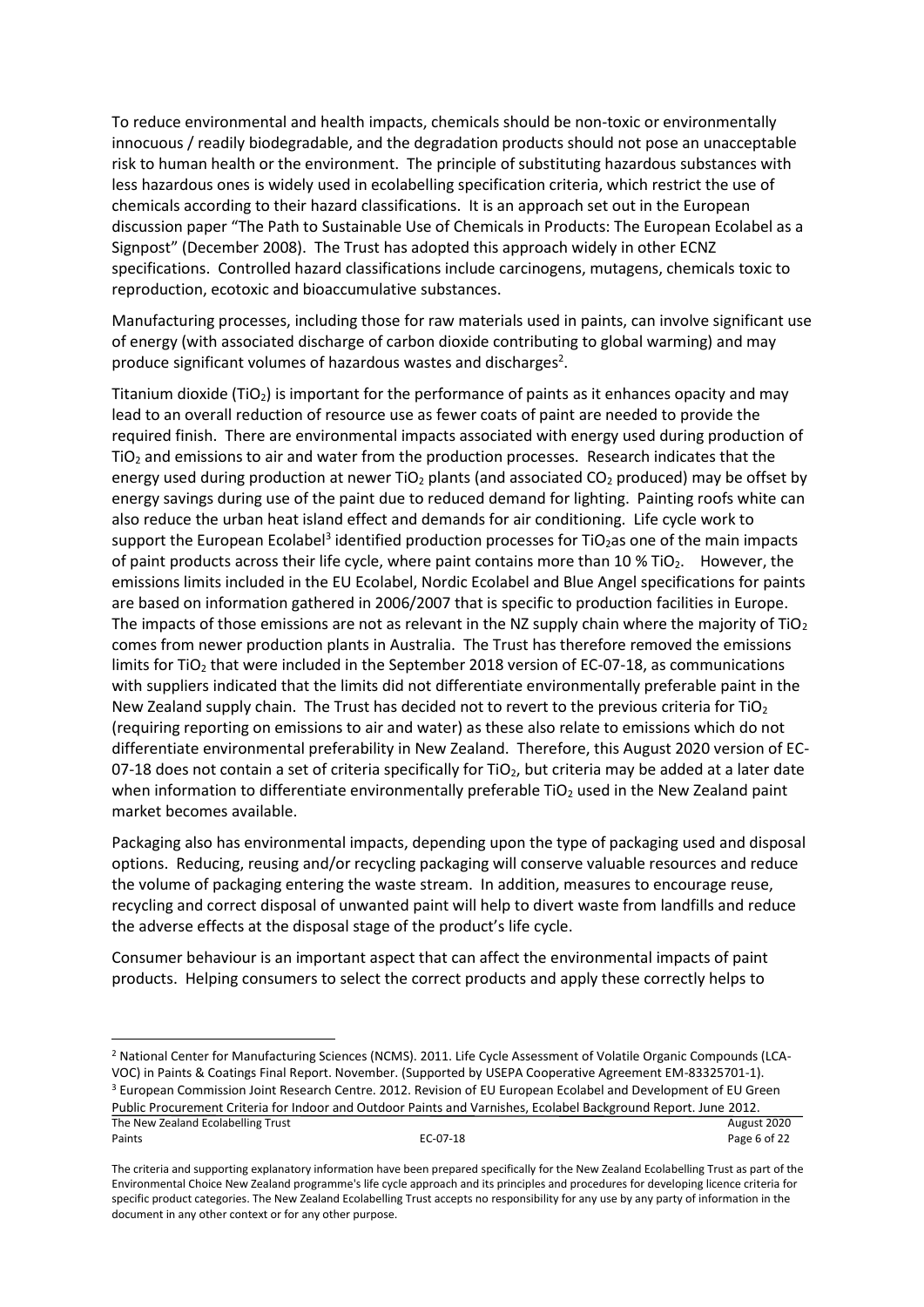ensure efficient use of resources. Advising on appropriate processes to clean equipment will reduce the impacts of discharges during paint application stages of the life cycle.

Based on a review of currently available information, this specification sets requirements that will provide an environmental benefit by:

- reducing the use and subsequent release of environmentally harmful substances to the environment at different stages of the paint product's life cycle;
- encouraging more efficient and effective use of products by consumers; and
- encouraging recovery, reuse, recycling and responsible disposal of unwanted paint and packaging.

The New Zealand Ecolabelling Trust **August 2020**<br>Paints **Page 7** of 22 Paints EC-07-18 Page 7 of 22

The criteria and supporting explanatory information have been prepared specifically for the New Zealand Ecolabelling Trust as part of the Environmental Choice New Zealand programme's life cycle approach and its principles and procedures for developing licence criteria for specific product categories. The New Zealand Ecolabelling Trust accepts no responsibility for any use by any party of information in the document in any other context or for any other purpose.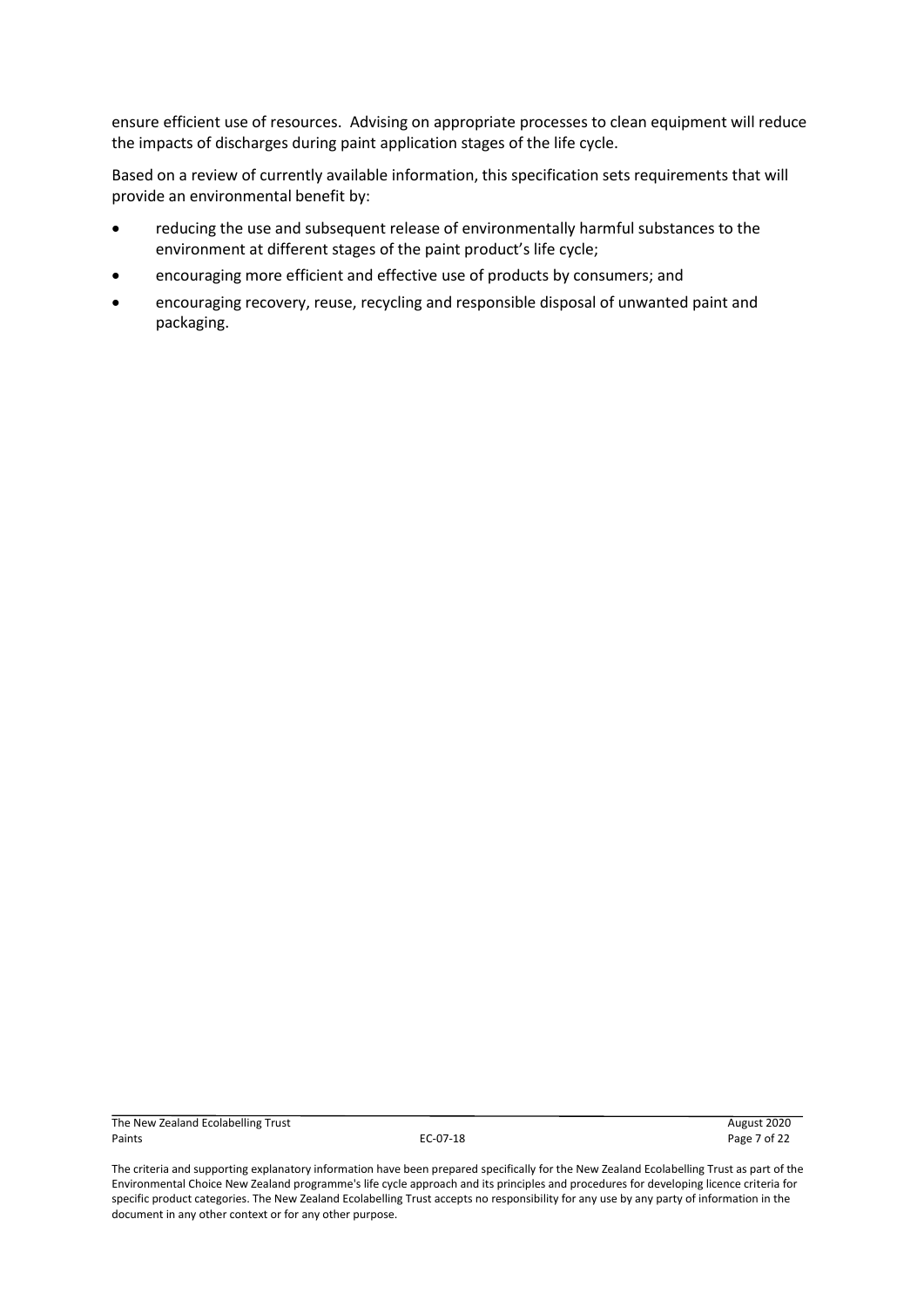# <span id="page-7-0"></span>**3 Interpretation**

**APAS** means the Australian Paints Approval Scheme

**Aromatic hydrocarbon solvent** means any organic solvent that has a benzene ring in its molecular structure.

**ASTM** means American Society for Testing and Materials.

**Component** means an intermediate product used in the manufacture of paint.

**Conventional film forming emulsion polymer binder** means an emulsion polymer binder that is not specifically manufactured to be a nanomaterial. Nano-sized particles within the binder are part of a continuous size distribution, and not manufactured to be discrete or distinct from the bulk polymer.

**Energy Management Programme** means a programme to achieve and sustain efficient and effective use of energy including policies, practices, planning activities, responsibilities and resources that affect the organisation's performance for achieving the objectives and targets of the Energy Policy.

**EPA** means the New Zealand Environmental Protection Agency

**Formulated or manufactured** with refers to the preparation of the paint and not to the preparation of the components of the paint unless the components are specifically mentioned in the product specific requirements.

**GEN** means the Global Ecolabelling Network.

**Halogenated solvent** means any volatile organic compound incorporating halogens including fluorine, chorine, bromine and iodine.

**HSNO** means the New Zealand Hazardous Substances and New Organisms Act 1996.

**Integral part** means a necessary component which is intentionally included in the paint formulation.

**ISO** means International Organisation for Standardisation.

**Label** means the Environmental Choice New Zealand Label.

**Manufactured nanomaterial** is a material manufactured to have at least one dimension between 1 and 100 nm which exhibits functionality different from the bulk form of the material, is a new form of an existing material, has an abrupt change in properties due to the particle size, and is specifically manufactured to impart particular properties to the material. It does not apply to the small particle size fraction within a continuum of particle sizes, such as in conventional emulsion polymer binders, pigments such as carbon black, or iron oxides.

**Paint** means a liquid (generally pigmented) that is designed for application in single or multiple layers and forms a continuous film after application to decorate or protect surfaces, as well as to conceal surface irregularities. It also includes varnishes and stains, where:

- **varnish** means a liquid composition that is converted to a transparent or translucent, continuous film after application; and
- **stain** means a transparent, semi-transparent or opaque mixture of colouring matter (dyes and/or pigments) in a vehicle designed to colour and/or protect a surface by penetration, leaving practically no surface film.

#### **Raw material** means a material used in the manufacture of paint.

| The New Zealand Ecolabelling Trust |          | August 2020  |
|------------------------------------|----------|--------------|
| Paints                             | EC-07-18 | Page 8 of 22 |

The criteria and supporting explanatory information have been prepared specifically for the New Zealand Ecolabelling Trust as part of the Environmental Choice New Zealand programme's life cycle approach and its principles and procedures for developing licence criteria for specific product categories. The New Zealand Ecolabelling Trust accepts no responsibility for any use by any party of information in the document in any other context or for any other purpose.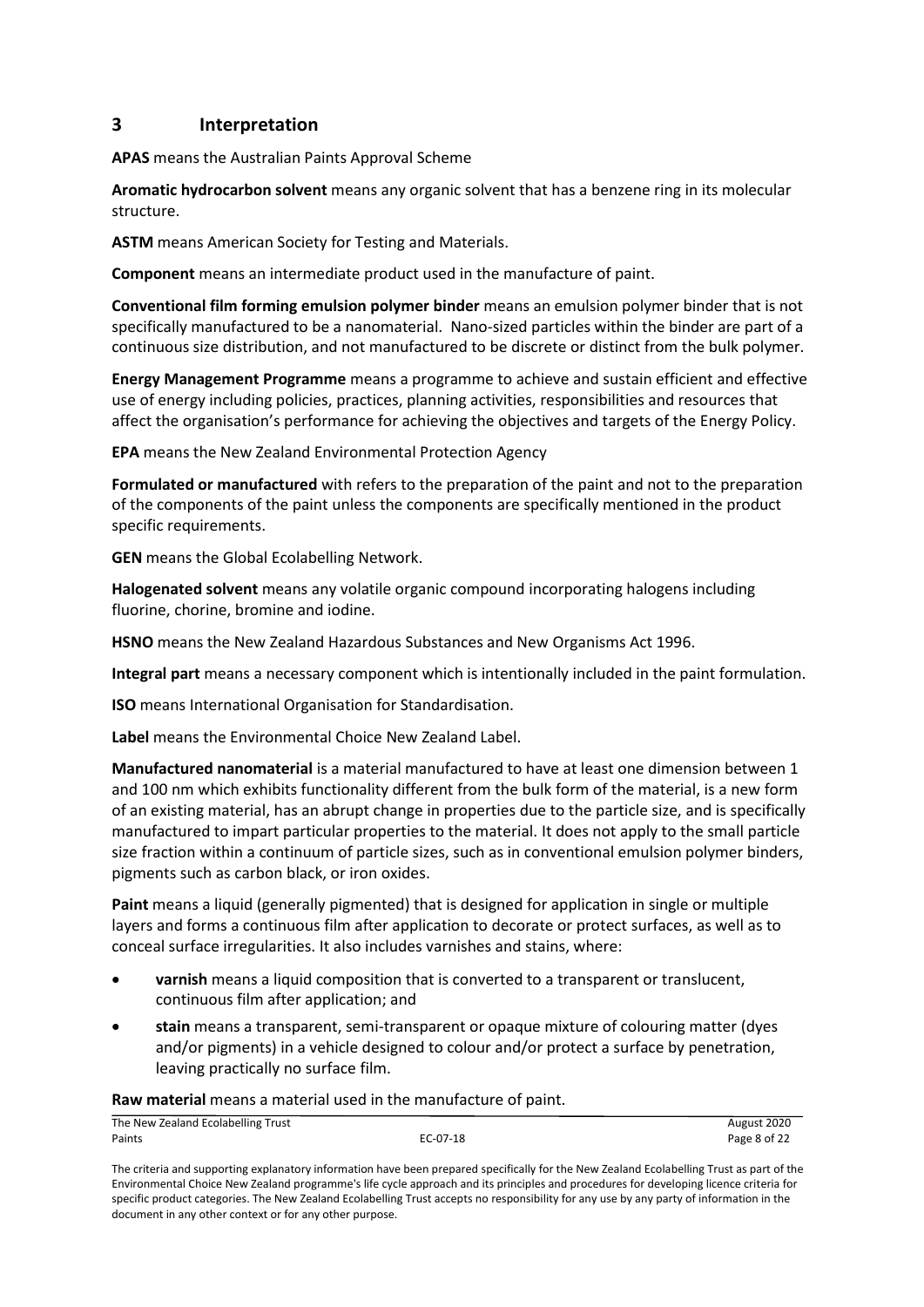**Recycled or Recovered Content** includes:

- **Post-consumer**: Material generated by households, or by commercial, industrial and institutional facilities in their role as end-users of the product, which can no longer be used for its intended purpose. This includes returns of material from the distribution chain.
- **Pre-consumer**: Material diverted from the waste stream during a manufacturing process. Excluded is re-utilisation of materials such as rework, generated in a process and capable of being reclaimed within the same process that generated it.

**Safety Data Sheet (SDS)** means a document that describes the properties and uses of a substance, that is, identity, chemical and physical properties, health hazard information, precautions for use and safe handling information. These may also be called Material Safety Data Sheets (MSDS).

**Solvent** means the liquid portion of paint that dissolves the functional components and evaporates as the coating dries.

**Volatile organic compound (VOC)** means any organic compound which has a vapour pressure more than 0.1 mm Hg at 25 °C. Organic compounds with a boiling point greater than 250 °C, measured at a standard pressure of 101.3 kPa, will not be considered to be a VOC.

**Waste Management Programme** means a programme to achieve and sustain efficient and effective minimisation and disposal of waste including policies, practices, planning activities, responsibilities and resources that affect the organisation's performance for achieving the objectives and targets of the Waste Policy.

Where references are made in this document to published lists, standards, or documents, the reference should be read as referring to the most recent edition of these lists, standards or documents.

# <span id="page-8-0"></span>**4 Category definition**

This category includes:

- Water-based coatings paints which have water as the primary solvent/diluent component;
- Recycled paint paints where the recycled or recovered content constitutes more than 20% by weight of the final product.

It excludes wood preservatives or antifouling paints.

To be licensed to use the Label, the paint must meet all of the environmental criteria set out in clause 5 and product characteristics set out in clause 6.

The criteria and supporting explanatory information have been prepared specifically for the New Zealand Ecolabelling Trust as part of the Environmental Choice New Zealand programme's life cycle approach and its principles and procedures for developing licence criteria for specific product categories. The New Zealand Ecolabelling Trust accepts no responsibility for any use by any party of information in the document in any other context or for any other purpose.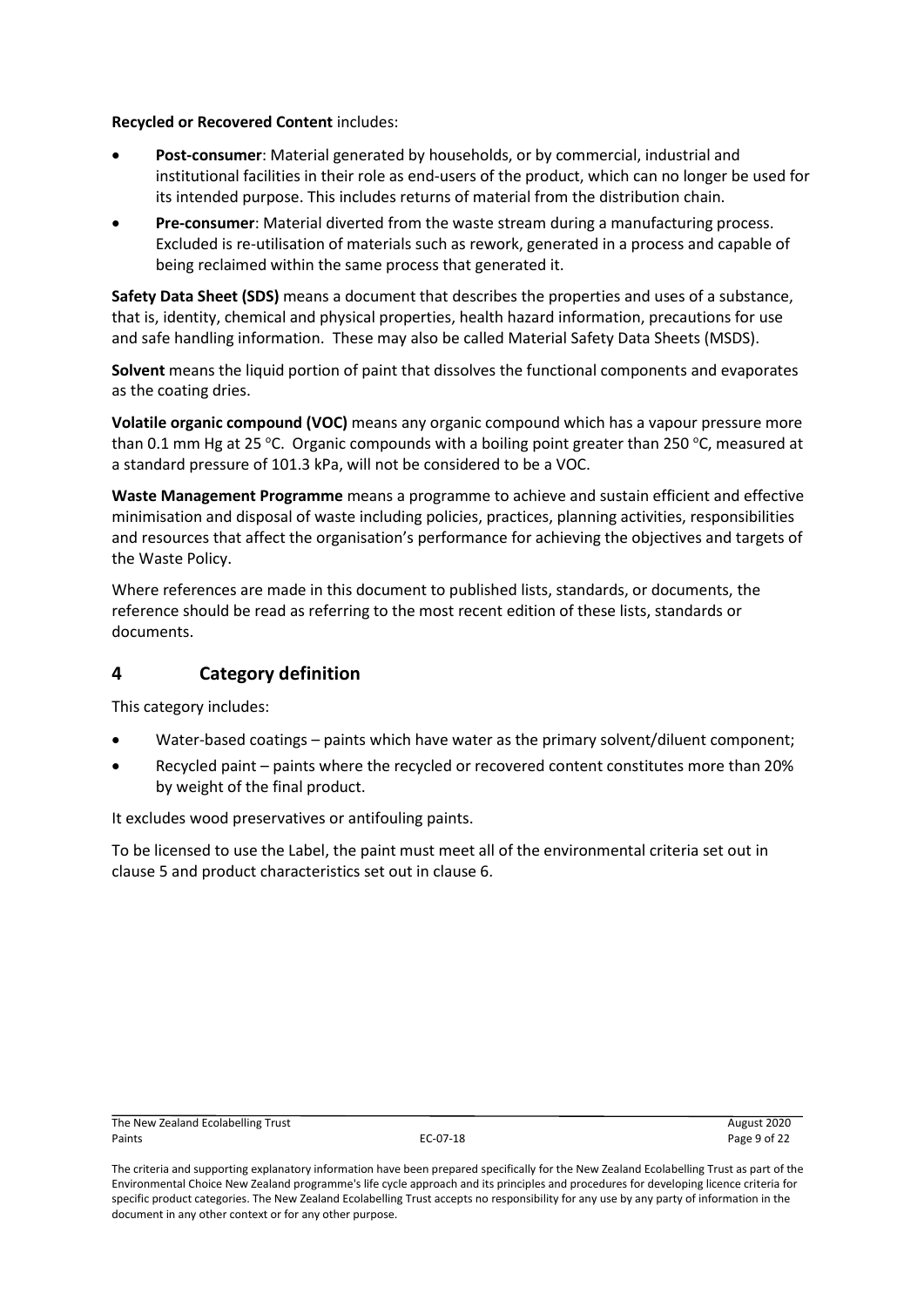# <span id="page-9-0"></span>**5 Environmental criteria**

# <span id="page-9-1"></span>**5.1 Legal requirements**

# **Criteria**

- a The licence applicant/holder must demonstrate how applicable legal requirements are met, including that all necessary consents and permits are in place.
- b Where the licence holder is not the manufacturer of the paint product(s), the licence holder must have a documented requirement for the manufacturer to manage its compliance with applicable environmental regulatory requirements (for example supply contract conditions).

#### **Verification required**

Conformance with this requirement shall be demonstrated by providing a written statement on regulatory compliance, signed by the Chief Executive Officer or other authorised representative of the licence applicant/holder. This statement shall be supported by current documentation:

- Identifying the applicable regulatory requirements including specific obligations arising from permits, regulations, and plan rules;
- Demonstrating how compliance is monitored and maintained; and
- Copies of wording from supply contract conditions or other documented requirements for contract manufacturers (if applicable).

Verification of continued compliance with legal requirements will form part of the Licence Supervision Plan. This will include requirements, if any, for ongoing supervision assessment of downstream warehousing or other distribution activities.

#### **Explanatory notes**

Relevant laws and regulations applicable to the facilities that are manufacturing the ECNZ-licensed product and the licence holder's distribution and sales operations could, for example, include those that relate to:

- producing, sourcing, transporting, handling and storing raw materials and components for manufacture;
- manufacturing processes;
- handling, transporting and disposing of waste products arising from manufacturing;
- transporting product or raw materials within and between countries; and
- using and disposing of the product.

The documentation required may include, as appropriate:

- Procedures for approving and monitoring suppliers and supplies
- Information provided to customers and contractors regarding regulatory requirements.
- Evidence of a formal certified environmental management system (for example an ISO 14001 certificate) and supporting records on regulatory compliance (for example, copies of regulatory requirements registers, procedures to manage regulatory compliance, monitoring

The New Zealand Ecolabelling Trust **August 2020** Paints EC-07-18 Page 10 of 22

The criteria and supporting explanatory information have been prepared specifically for the New Zealand Ecolabelling Trust as part of the Environmental Choice New Zealand programme's life cycle approach and its principles and procedures for developing licence criteria for specific product categories. The New Zealand Ecolabelling Trust accepts no responsibility for any use by any party of information in the document in any other context or for any other purpose.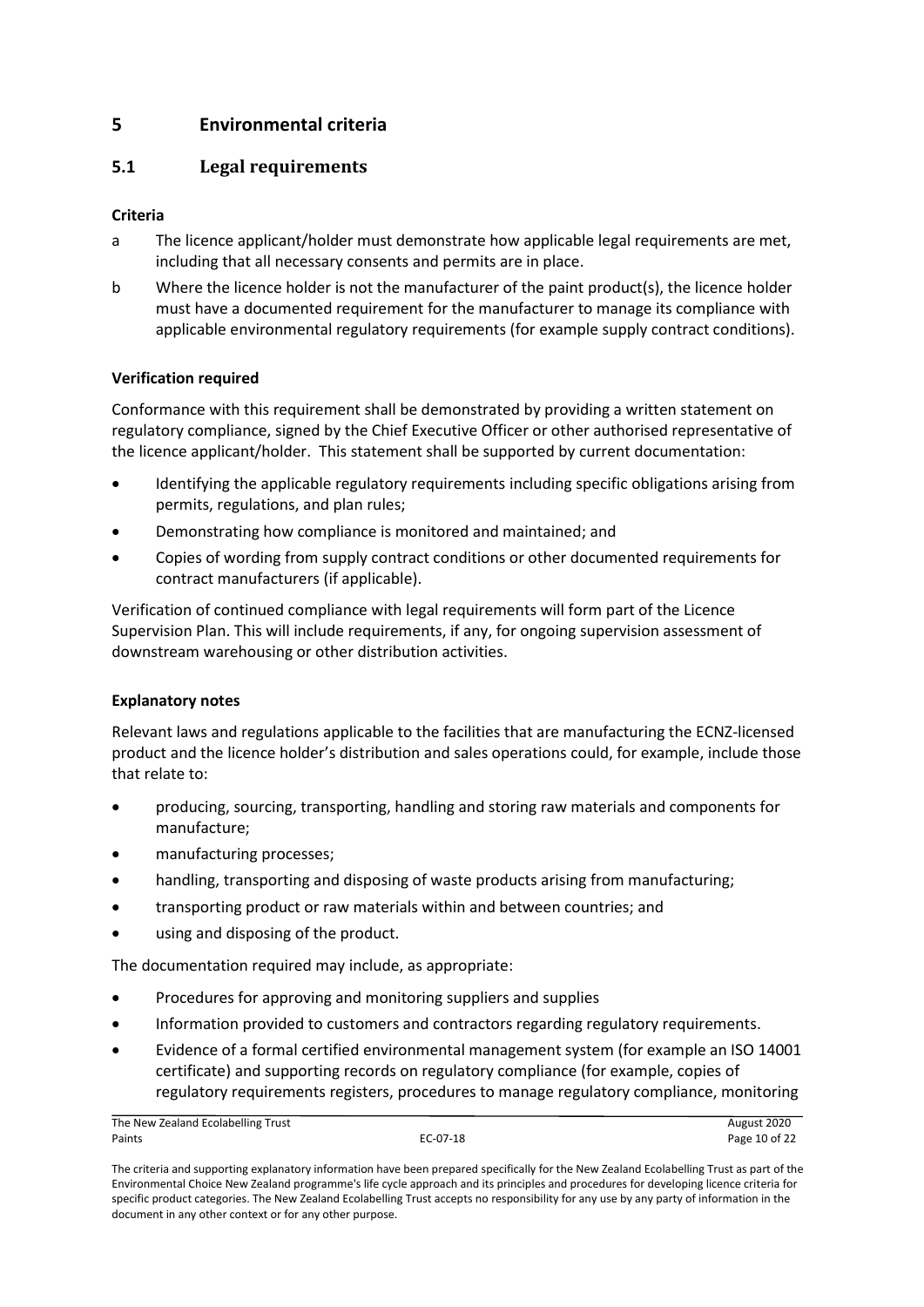and evaluation reports on regulatory compliance, internal or external audits covering regulatory compliance and management review records covering regulatory compliance)

- Copies of published environmental, sustainability and/or annual reports expressly addressing environmental regulatory compliance (for example verified environmental statements prepared under the European EMAS regulations)
- Audit reports completed by independent and competent auditors addressing regulatory compliance (for example, reports for other eco-label licences or reports from regulator audits)
- Participation by the supplier in the licence applicant's/holder's own supplier audit programme.

It is not intended to require licence holders to accept legal responsibility or liability for actions that are outside their control. The Trust's intention is to ensure any potential for environmental regulatory non-compliance associated with an ECNZ labelled product is managed to a level that minimises risk of reputation damage to the ECNZ label and programme.

# <span id="page-10-0"></span>**5.2 Raw materials**

# <span id="page-10-1"></span>**5.2.1 Hazardous substances (including toxic VOCs)**

# **Criteria**

The paint or any tinter to be added to the paint (including at the point of sale) shall not be formulated or manufactured with:

- a substances that are classified as carcinogenic, mutagenic or toxic to reproduction/development;
- b formaldehyde and substances that have the potential to release formaldehyde during use;
- c more than 0.1% by weight of the formulated paint, of any single substance classified as acutely toxic or toxic/very toxic;
- d more than a total of 1% by weight of the formulated paint, of substances restricted by a)-c) which are also VOCs.

Note: based on the typical density of paints of 1.1-1.5 kg/L, the limit of 1 % highly toxic VOCs in sub-clause (d) is equivalent to 11-15 g/L highly toxic VOCs in the formulated paint.

- e more than 2.5% by weight of the formulated paint, of any single substance classified as ecotoxic;
- f more than a total of 5% by weight of the formulated paint, of substances classified as ecotoxic.

# **Notes:**

- A list of the applicable prohibited or restricted classes of hazardous substances is provided in Table 1 (Appendix A).
- The requirements in (a) and (b) do not apply to trace levels (<0.1 % by weight) of substances reported in SDS to potentially be present as contaminants or impurities in raw materials or component substances.
- The use of raw materials containing crystalline silica is exempt from the requirements in (a). Crystalline silica is addressed in clause [5.2.4.](#page-12-1)

| The New Zealand Ecolabelling Trust |          | August 2020   |
|------------------------------------|----------|---------------|
| Paints                             | EC-07-18 | Page 11 of 22 |
|                                    |          |               |

The criteria and supporting explanatory information have been prepared specifically for the New Zealand Ecolabelling Trust as part of the Environmental Choice New Zealand programme's life cycle approach and its principles and procedures for developing licence criteria for specific product categories. The New Zealand Ecolabelling Trust accepts no responsibility for any use by any party of information in the document in any other context or for any other purpose.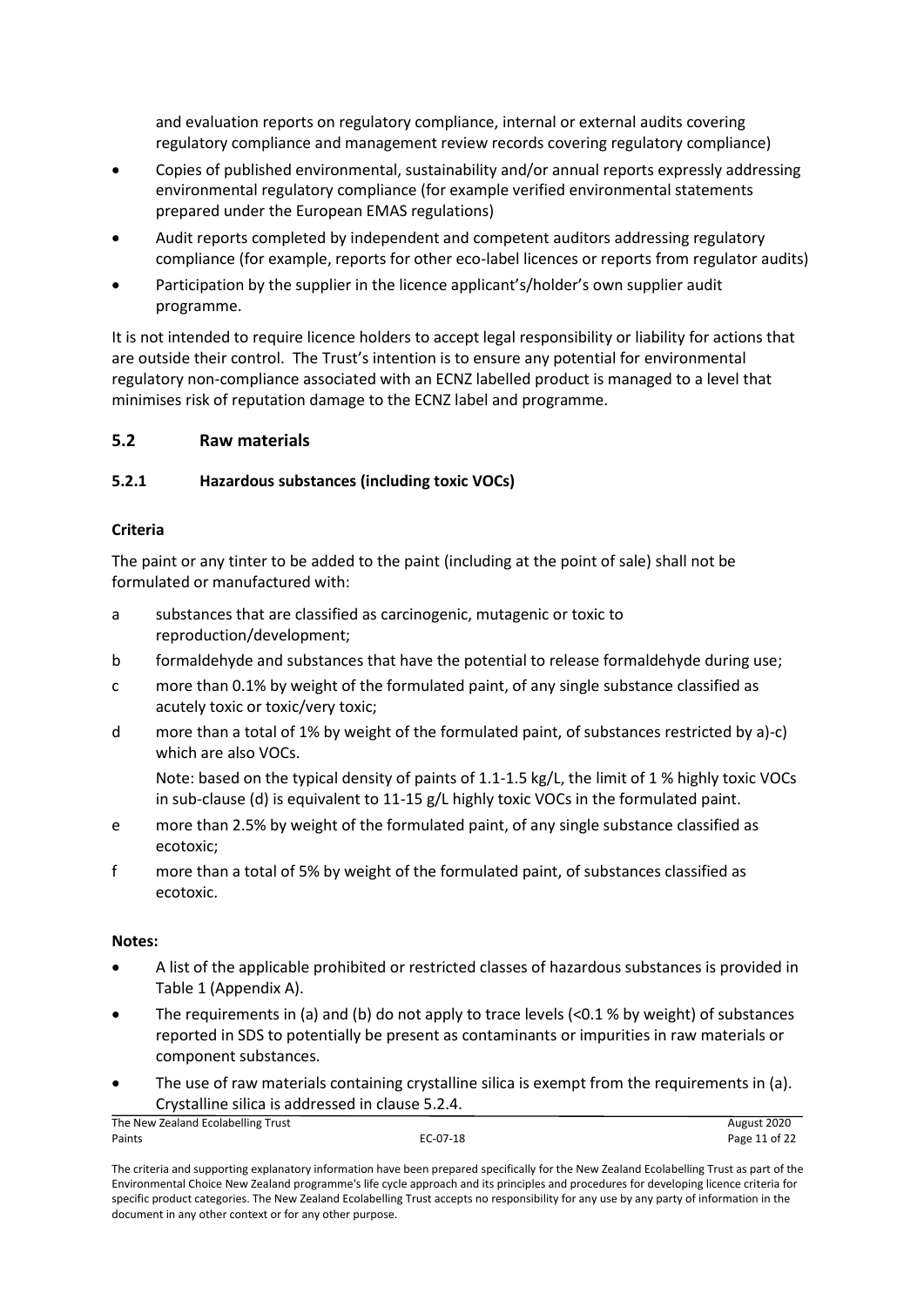- Limits for control of ozone formation by VOCs are in Clause 5.3.1.
- Criteria (a), (b), (c) are intended to address effects on human health. Criteria (d) and (e) address effects on the environment.
- These criteria restrict common solvents in paints including methylpyrrolidone (which is toxic to reproduction/development), and hexane and heptane (which are ecotoxic). Ethylene glycol is restricted in 5.2.3.

#### **Verification required**

Conformance with these requirements shall be demonstrated by providing a written statement on compliance, signed by the Chief Executive Officer or other authorised representative of the licence applicant/holder. The statement shall be supported by documentation that:

- identifies all hazardous substances used in formulations (including CAS numbers and SDS);
- identifies the classifications that apply to these substances; and
- includes sufficient formulation information to confirm the limits set in the criteria are met for each paint product.

# <span id="page-11-0"></span>**5.2.2 Metals and metal compounds**

#### **Criteria**

The paint or any tinter to be added to the paint (including at the point of sale) shall not be formulated or manufactured with the following metals or their compounds: antimony, arsenic, barium, cadmium, cobalt, chromium VI, lead, mercury, or selenium.

Exempted from this requirement are:

- impurities of the elements listed above which are contained in raw materials or components in trace levels (0.1%) for each element.
- barium, antimony and cobalt in pigments, provided laboratory testing shows that the metal chromaphore is bonded within a crystal lattice and is insoluble. The following metalcontaining pigments can be used without the need for testing:
	- − barium sulphate
	- antimony nickel within an insoluble TiO<sub>2</sub> lattice
	- − cobalt aluminate blue spinel
	- − cobalt chromite blue-green spinel
- up to 0.05 % cobalt in driers in alkyd paints.

#### **Verification required**

Conformance with this requirement shall be demonstrated by providing a written statement on compliance, signed by the Chief Executive Officer or other authorised representative of the licence applicant/holder. This statement shall be supported by either:

• Documentation on raw materials (including Safety Data Sheets), formulation documentation, and documentation of procedures and standards for selecting pre- and post-consumer

| The New Zealand Ecolabelling Trust |          | August 2020   |
|------------------------------------|----------|---------------|
| Paints                             | EC-07-18 | Page 12 of 22 |

The criteria and supporting explanatory information have been prepared specifically for the New Zealand Ecolabelling Trust as part of the Environmental Choice New Zealand programme's life cycle approach and its principles and procedures for developing licence criteria for specific product categories. The New Zealand Ecolabelling Trust accepts no responsibility for any use by any party of information in the document in any other context or for any other purpose.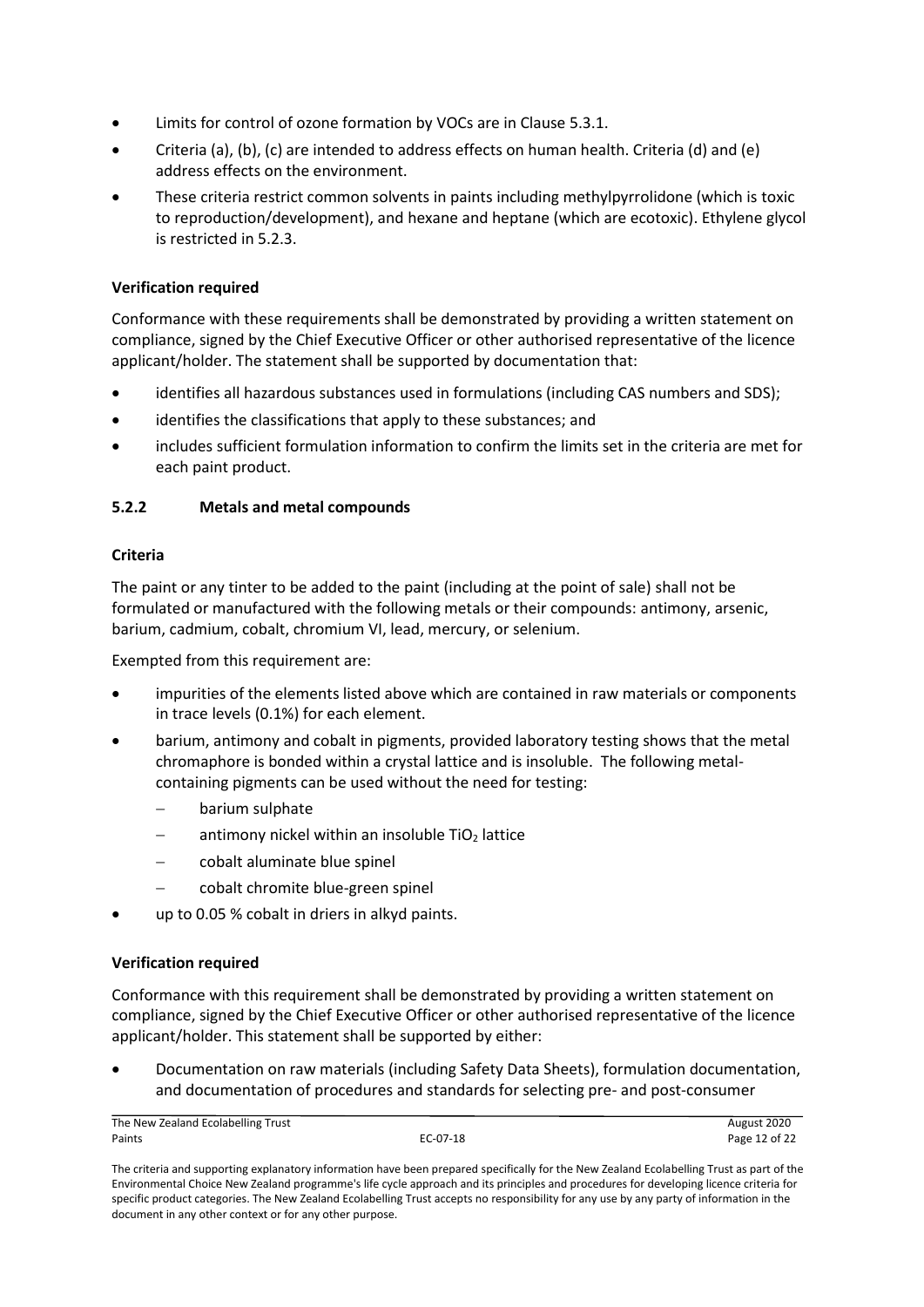recovered paints that are to be incorporated in a recycled paint that will effectively exclude paints suspected of having more than trace levels of the banned heavy metals; or

Test reports from laboratories competent to carry out the relevant tests on components and/or finished products. Testing methods: ASTM D2348 (or equivalent) for arsenic. Atomic absorption spectroscopy procedures ASTM D3717, D3718, D3335, and D3624 (or equivalents) for other elements. If an equivalent test is used, the Trust may require details of the test method and its validation.

#### <span id="page-12-0"></span>**5.2.3 Solvents**

# **Criteria**

The paint or any tinter to be added to the paint (including at the point of sale) shall not be formulated or manufactured with:

- a more than 20% by weight of hydrocarbon solvents;
- b aromatic hydrocarbon solvents;
- c halogenated solvents; or
- d ethylene glycol.

Exempt from these requirements are trace amounts (<0.1%) that may be present in raw materials or components.

#### **Verification required**

Conformance with these requirements shall be stated in writing and signed by the Chief Executive Officer or other authorised representative of the licence applicant/holder. This statement shall be supported by formulation documentation, including SDS for raw materials.

#### <span id="page-12-1"></span>**5.2.4 Crystalline silica**

#### **Criteria**

- a The licence applicant/holder must have and effectively implement a purchasing policy to minimise content of crystalline silica in raw materials. The policy must include actions to:
	- − obtain and maintain information from suppliers about the levels of crystalline silica present in raw materials being used in Environmental Choice labelled paint products;
	- to preferentially source and use raw materials with lower levels of crystalline silica for Environmental Choice labelled products.
- b The licence holder must report annually to the Trust on the implementation of their purchasing policy on raw materials containing crystalline silica. These reports must include:
	- tabulated information recording all raw materials being used that contain crystalline silica, the level of crystalline silica in each material, the supplier of the raw material and reference to the supporting data source (SDS or other technical information provided by the supplier);

The New Zealand Ecolabelling Trust **August 2020** Paints EC-07-18 Page 13 of 22

The criteria and supporting explanatory information have been prepared specifically for the New Zealand Ecolabelling Trust as part of the Environmental Choice New Zealand programme's life cycle approach and its principles and procedures for developing licence criteria for specific product categories. The New Zealand Ecolabelling Trust accepts no responsibility for any use by any party of information in the document in any other context or for any other purpose.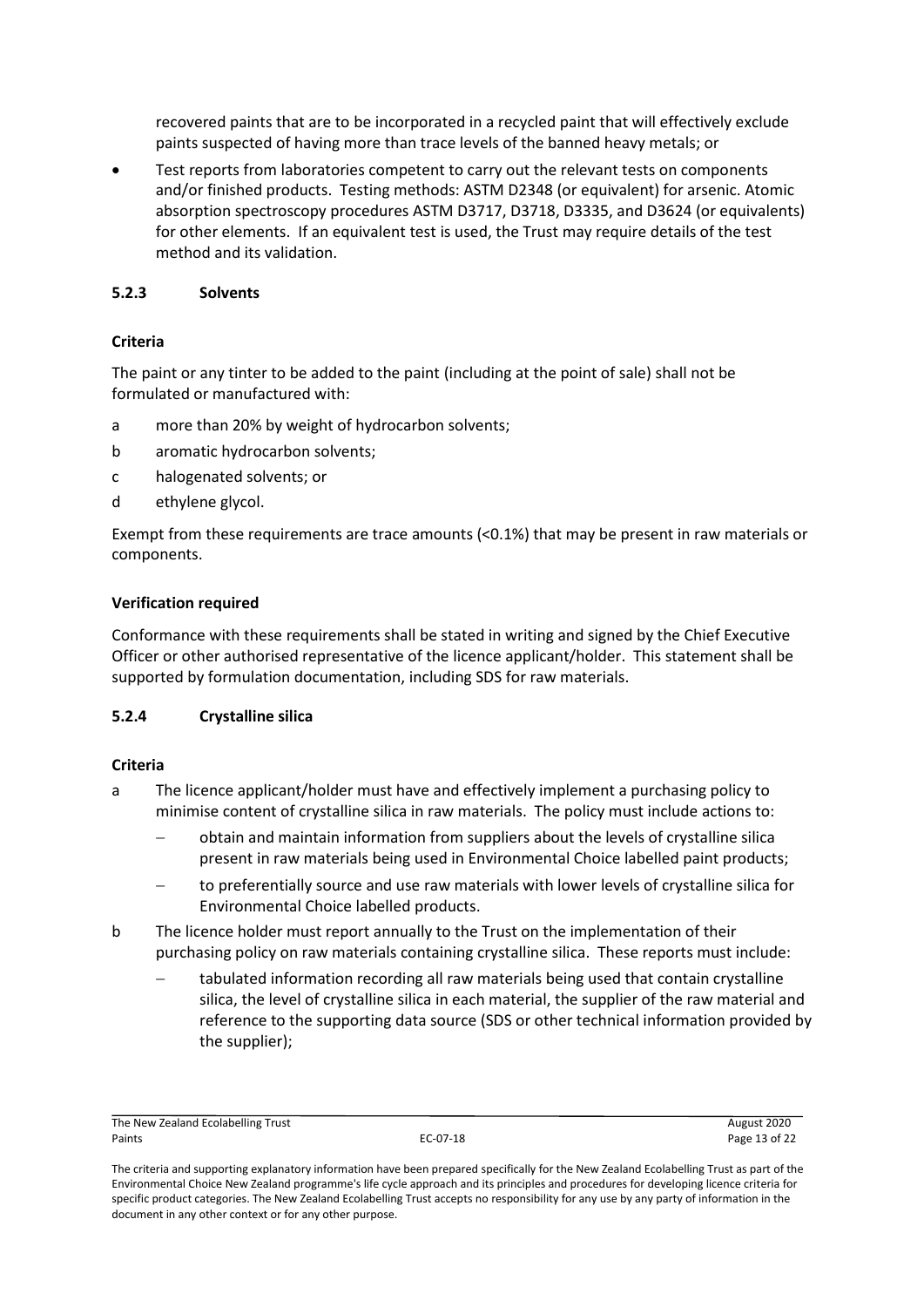records of research and correspondence carried out during the previous 12 months with suppliers regarding sourcing and purchasing raw materials with the lower crystalline silica levels.

# **Verification required**

Conformance with these requirements shall be demonstrated by providing a written statement on compliance, signed by the Chief Executive Offer or other authorised representative of the licence applicant/holder. The statement shall be supported by documentation that:

- describes or contains the purchasing policy;
- details raw materials containing crystalline silica and the level of crystalline silica present in each (e.g. SDS); and
- includes annual reports to the Trust on implementation of the purchasing policy.

#### <span id="page-13-0"></span>**5.2.5 Nanotechnology**

#### **Criteria**

If the paint product is formulated with manufactured nanomaterials to impart particular properties to the product, the licence applicant/holder must:

- a Clearly identify the presence of manufactured nanomaterials on the product Safety Data Sheet.
- b Report annually to the Trust on the use of manufactured nanomaterials. The report must include:
	- A list of licensed products formulated with manufactured nanomaterials.
	- The specific property imparted to the product by the manufactured nanomaterial.
	- An update on any relevant research on the toxicology or environmental behaviour of the particular manufactured nanomaterial used.

The requirements in (a) and (b) do not apply to zinc oxide, titanium dioxide, carbon black, iron oxides or conventional film forming emulsion polymer binders (refer definition of manufactured nanomaterials, Section 3).

#### **Verification required**

Conformance with these requirements shall be demonstrated by providing a written statement on compliance, signed by the Chief Executive Offer or other authorised representative of the licence applicant/holder. The statement shall be supported by documentation that:

- details products containing manufactured nanomaterials with examples of product Safety Data Sheets identifying the presence of manufactured nanoparticles; and
- includes annual reports to the Trust on use of nanotechnology.

The criteria and supporting explanatory information have been prepared specifically for the New Zealand Ecolabelling Trust as part of the Environmental Choice New Zealand programme's life cycle approach and its principles and procedures for developing licence criteria for specific product categories. The New Zealand Ecolabelling Trust accepts no responsibility for any use by any party of information in the document in any other context or for any other purpose.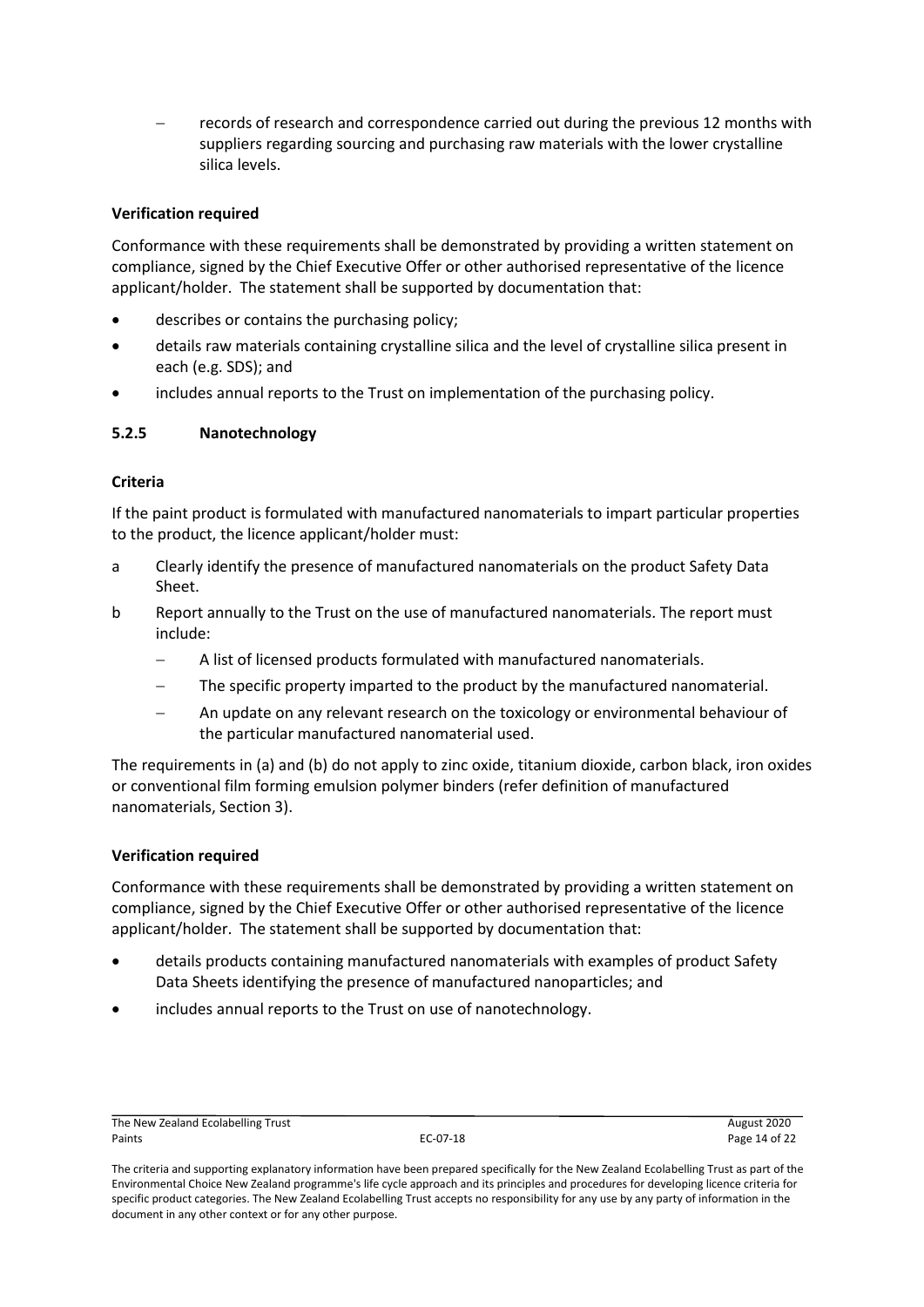# <span id="page-14-0"></span>**5.3 Formulated paint**

#### <span id="page-14-1"></span>**5.3.1 Volatile organic compounds**

These VOC criteria address ozone formation only. VOCs that are harmful to human health are restricted by Clause 5.2.1 to 11-15 g/L.

# **Criteria**

a Paint products shall not exceed the following Volatile Organic Compound (VOC) levels, expressed as g/litre wet paint.

| Paint type                                     | VOC limit (g/L wet paint) |
|------------------------------------------------|---------------------------|
| Low sheen (interior; exterior)                 | 50                        |
| Flat (washable interior; exterior)             | 50                        |
| Flat (ceiling)                                 | 50                        |
| Semi-gloss (interior; exterior)                | 60                        |
| Gloss (interior; exterior)                     | 65                        |
| Stains and varnishes                           | 85                        |
| Exterior timber primer                         | 50                        |
| Interior sealer                                | 50                        |
| Latex primer for galvanised iron and zincalume | 45                        |
| Latex undercoat (interior; exterior)           | 50                        |
|                                                |                           |

b The VOC level in tinters shall not exceed 5 g/L.

# **Verification required**

Conformance with these requirements shall be demonstrated by providing a written statement on compliance, signed by the Chief Executive Officer or other authorised representative of the licence applicant/holder. The statement shall be supported by calculations determining the VOC content as outlined below.

Calculate the total VOC content based on the formula and information provided by the suppliers of raw materials that meet the VOC definition.

Constituents added in quantities less than 0.5 % (by volume) of the total volume of the batch need not be taken into account in calculating the VOC content of the paint unless they are known to be essentially volatile materials.

#### **Note**

Products with a VOC content that is in accordance with the limits in 5.3.1 may display the text 'reduced VOC content' and the VOC content in g/L next to the ECNZ label.

The New Zealand Ecolabelling Trust **August 2020** Paints EC-07-18 Page 15 of 22

The criteria and supporting explanatory information have been prepared specifically for the New Zealand Ecolabelling Trust as part of the Environmental Choice New Zealand programme's life cycle approach and its principles and procedures for developing licence criteria for specific product categories. The New Zealand Ecolabelling Trust accepts no responsibility for any use by any party of information in the document in any other context or for any other purpose.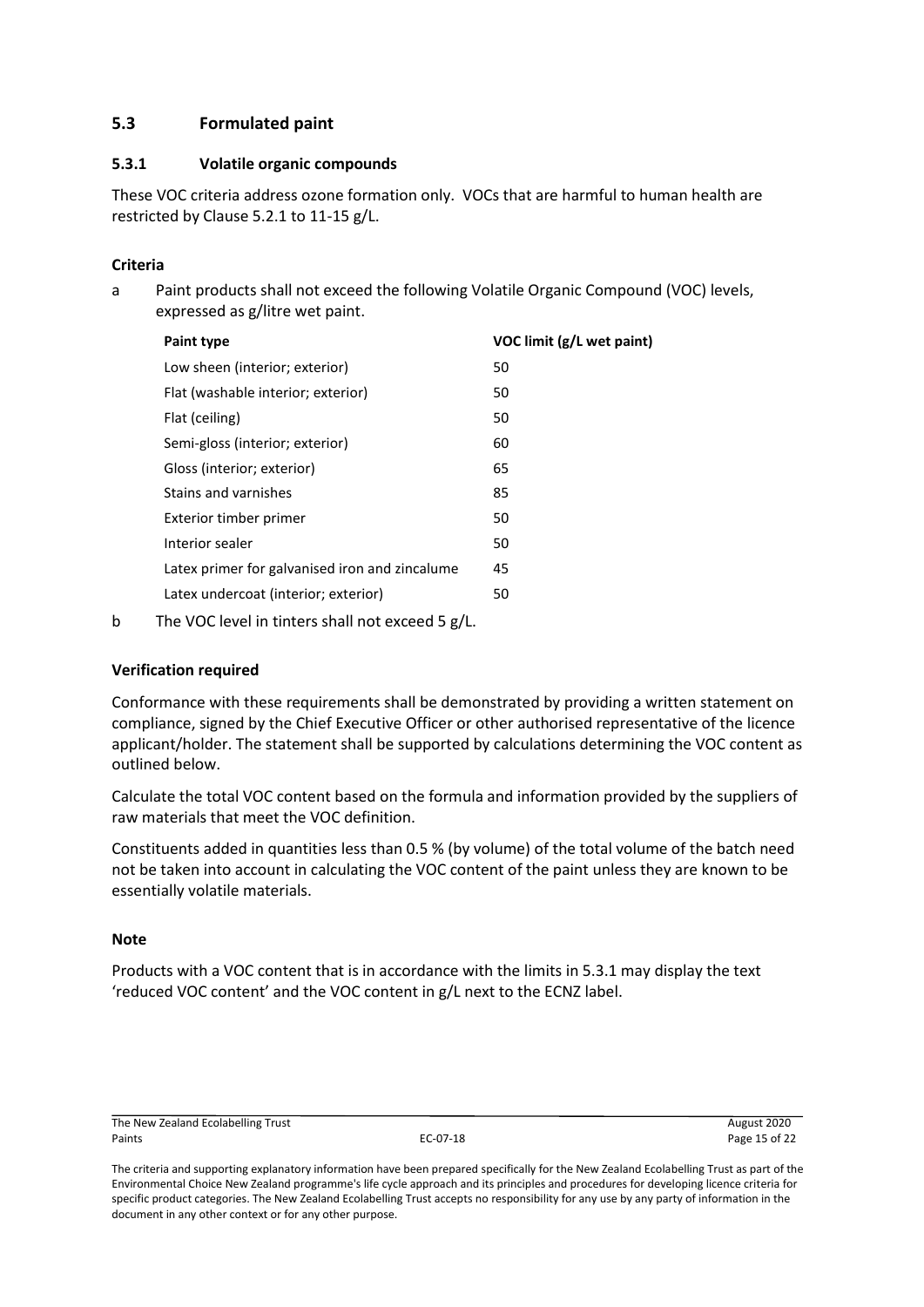# <span id="page-15-0"></span>**5.3.2 Hazard classification**

#### **Criteria**

- a School paint (art supplies) must be classified as non-hazardous;
- b All other paint must be non-hazardous or approved under the Surface Coatings and Colourants (Subsidiary Hazard) Group Standard 2017 issued by EPA under HSNO (or equivalent standard in force at the time of assessment).

#### **Verification required**

Conformance with this requirement shall be demonstrated by providing a written statement on compliance, signed by the Chief Executive Officer or other authorised representative of the licence applicant/holder. The statement shall be supported by documentation that demonstrates the paint hazard has been assessed and has been shown to be non-hazardous or within the scope of the Subsidiary Hazard Group Standard.

#### <span id="page-15-1"></span>**5.4 Waste management**

#### **Criteria**

- a The licence applicant/holder and/or paint manufacturer or supplier must have effective waste management policies and procedures and/or a waste management programme covering manufacturing operations.
- b Licence holders must report annually to the Trust on waste management this may include:
	- quantities and types of waste recovered for reuse internally and externally;
	- quantities and types of waste recycled internally and externally;
	- quantities and types of waste disposed of to landfill;
	- quantities and types of waste burned internally for energy recovery;
	- waste generation related to production;
	- − initiatives taken to reduce waste generation and improve recovery/recycling of waste; and
	- initiatives or requirements for suppliers or contract manufacturers.

#### **Verification required**

Conformance with this requirement shall be stated in writing, signed by the Chief Executive Officer or other authorised representative of the licence applicant/holder. This statement shall be supported by documentation that:

- describes the waste management policies, procedures and programmes; and
- includes annual reports to the Trust on waste generation and management. The Trust will accept waste management reports prepared for other purposes (e.g. as part of internal, external or corporate reporting requirements).

The New Zealand Ecolabelling Trust **August 2020** Paints **Particle 2018 EC-07-18 COVID-18 Page 16 of 22 Page 16 of 22** 

The criteria and supporting explanatory information have been prepared specifically for the New Zealand Ecolabelling Trust as part of the Environmental Choice New Zealand programme's life cycle approach and its principles and procedures for developing licence criteria for specific product categories. The New Zealand Ecolabelling Trust accepts no responsibility for any use by any party of information in the document in any other context or for any other purpose.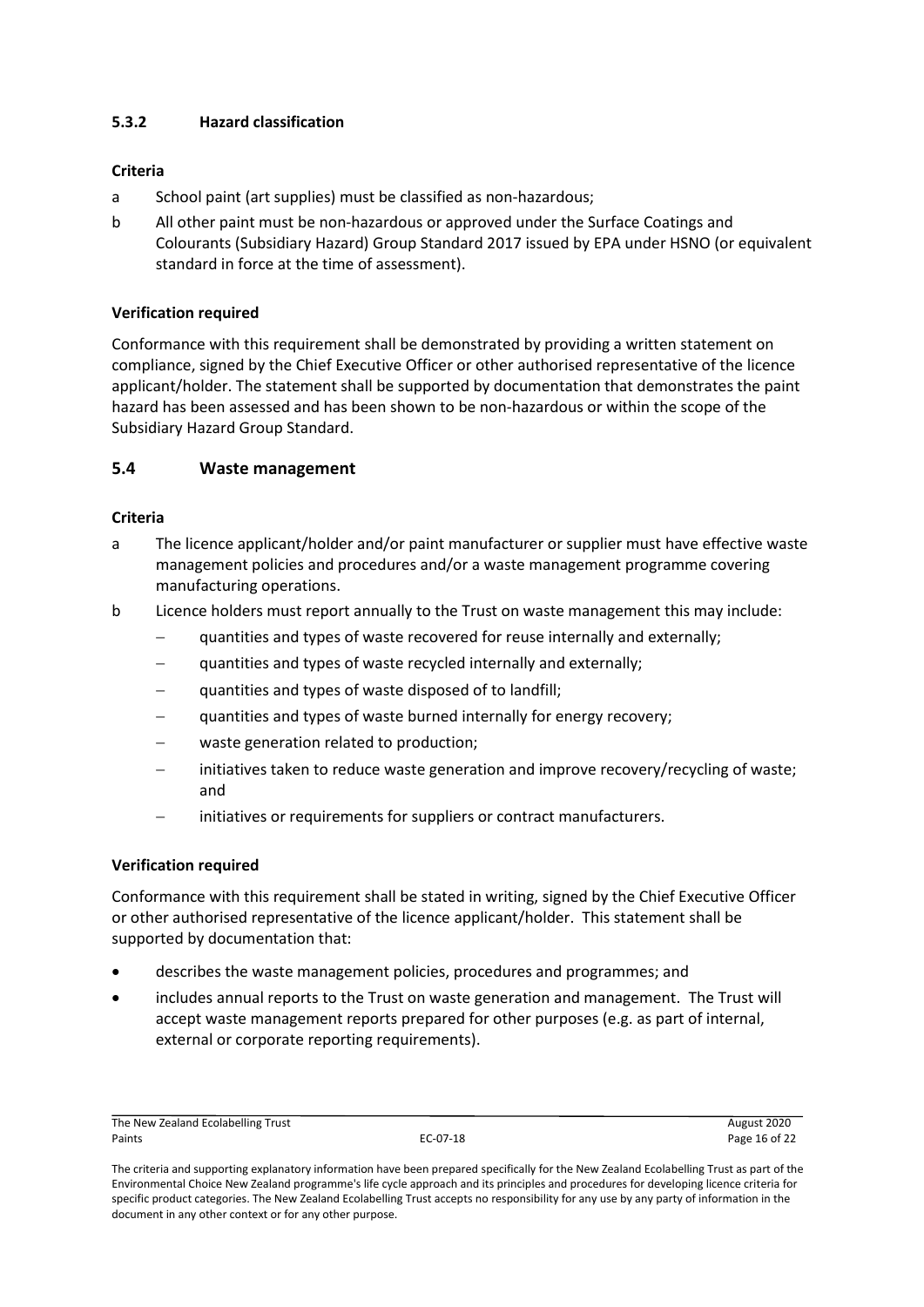# <span id="page-16-0"></span>**5.5 Energy management**

## **Criteria**

- a The licence applicant/holder and paint manufacturer must have effective energy management policies and procedures and/or an energy management programme.
- b Licence holders must report annually to the Trust on energy management, this may include:
	- total energy use;
	- breakdown of total energy use to types of energy used;
	- energy use related to production;
	- initiatives taken to reduce energy use and improve energy efficiency;
	- initiatives taken to calculate and reduce  $CO<sub>2</sub>$  emissions associated with energy use; and
	- initiatives or requirements for suppliers or contract manufacturers.

#### **Verification required**

Conformance with this requirement shall be stated in writing, signed by the Chief Executive Officer or other authorised representative of the licence applicant/holder. This statement shall be supported by documentation that:

- describes the energy management policies, procedures and programmes; and
- includes annual reports on energy use and management. The Trust will accept energy management reports prepared for other purposes (e.g. as part of internal, external or corporate reporting requirements).

# <span id="page-16-1"></span>**5.6 Packaging requirements**

#### **Criteria**

- a All paint containers must be made of materials that are able to be recycled in New Zealand (or the country to which the product is exported and sold).
- b Primary and secondary packaging must not be impregnated, labelled, coated or otherwise treated in a manner, which would prevent recycling (i.e. PVC sleeves, metallic labels on plastic containers).
- c All plastic packaging containers must be marked with the appropriate plastics resin identification code promulgated by Plastics New Zealand, or be marked in accordance with ISO 11496:2000(E) "Plastics – General identification and marking of plastic products" and ISO 1043-1 "Symbols and abbreviated terms: Basic polymers and their special characteristics".
- d Licence holders must:
	- be actively pursuing initiatives to include recycled content in packaging materials; and
	- − report annually to the Trust on the recycled content of packaging used and initiatives to increase the percentage of recycled content in packaging.

The New Zealand Ecolabelling Trust **August 2020** Paints EC-07-18 Page 17 of 22

The criteria and supporting explanatory information have been prepared specifically for the New Zealand Ecolabelling Trust as part of the Environmental Choice New Zealand programme's life cycle approach and its principles and procedures for developing licence criteria for specific product categories. The New Zealand Ecolabelling Trust accepts no responsibility for any use by any party of information in the document in any other context or for any other purpose.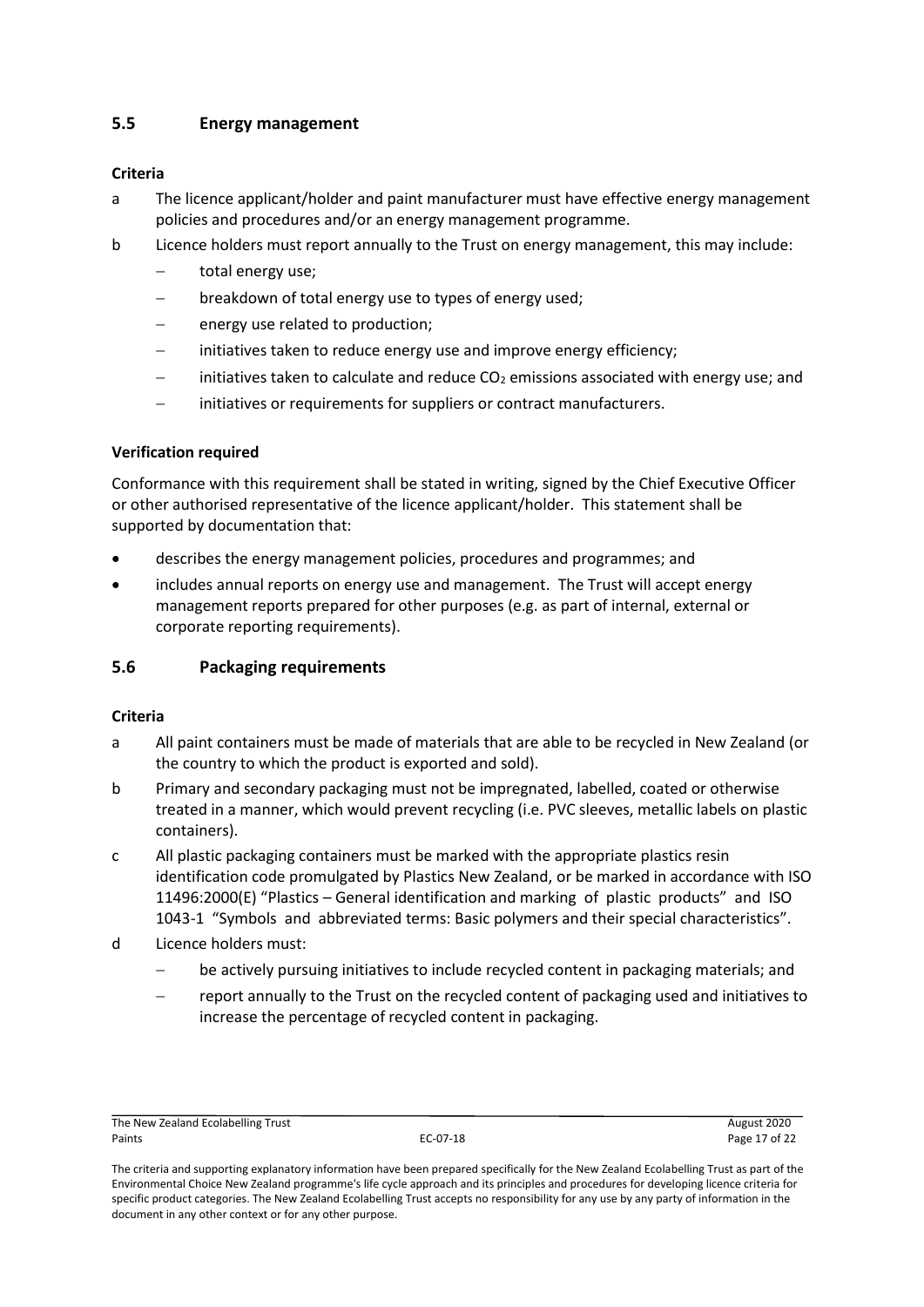#### **Verification required**

Conformance with these criteria shall be stated in writing and signed by the Chief Executive Officer or other authorised representative of the licence applicant/holder. This statement shall be supported with the following documentation and evidence.

- Conformance with criteria (a) and (b) shall be supported by documentation from the packaging producer/supplier verifying the packaging is recyclable.
- Conformance with criterion (c) shall be demonstrated by providing samples or photographs of all plastic containers and components.
- The licence holder shall provide an annual report on recycled content, as required by (d).

# <span id="page-17-0"></span>**5.7 User information**

#### **Criteria**

- a An up-to-date SDS must be readily available to consumers for each paint product.
- b Information on environmentally sound use of paints (including cleaning methods for equipment and empty containers) and disposal of paints and containers (including information on paint recovery/product stewardship schemes) must be readily available to all consumers. This must include summary information on paint labels.
- c Information must be readily available to assist consumers to select the most appropriate product type for their needs and to advise consumers on appropriate surface preparation and application methods.
- d Product labels must comply with the requirements of the Surface Coatings and Colourants (Subsidiary Hazard) Group Standard 2017 issued by EPA under HSNO (or equivalent standard in force at the time of assessment) or the appropriate hazardous substance legislation for the country where the product is sold.

# **Verification required**

Conformance with these criteria shall be stated in writing and signed by the Chief Executive Officer or other authorised representative of the licence applicant/holder. This statement shall be supported by:

- Copies of SDS for each paint product issued within the last 5 years
- Copies of labels and other consumer information
- Information on how consumer information is maintained and made available to consumers (for example on websites, point of sale and/or query "free phone" numbers).

# <span id="page-17-1"></span>**5.8 Product stewardship**

#### **Criteria**

- a The licence applicant/holder and/or the manufacturer or supplier of paints must be actively participating in a product stewardship scheme that involves:
	- recovery of unwanted or unused paints from pre- and post-consumer sources;

#### reuse and/or recycling of recovered paint and paint containers; and

| The New Zealand Ecolabelling Trust |          | August 2020   |
|------------------------------------|----------|---------------|
| Paints                             | EC-07-18 | Page 18 of 22 |

The criteria and supporting explanatory information have been prepared specifically for the New Zealand Ecolabelling Trust as part of the Environmental Choice New Zealand programme's life cycle approach and its principles and procedures for developing licence criteria for specific product categories. The New Zealand Ecolabelling Trust accepts no responsibility for any use by any party of information in the document in any other context or for any other purpose.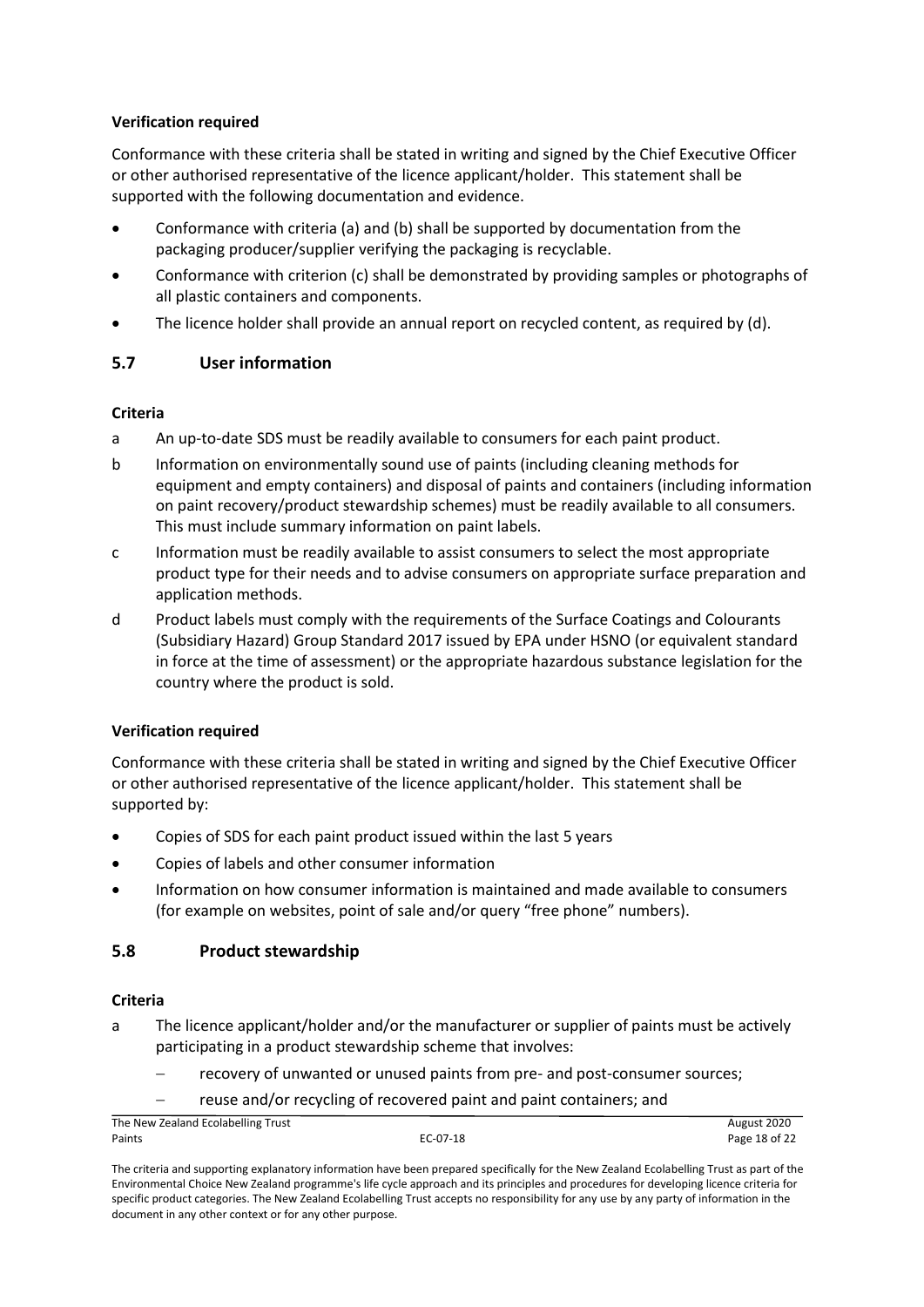- promotion of the product stewardship scheme to customers.
- b Licence holders must report annually to ECNZ on the performance of the product stewardship scheme, including:
	- − volume of pre-consumer and volume of post-consumer paint recovered;
	- the % of recovered paint that was re-used and the means by which it was reused;
	- the % of recovered paint that was recycled (either the paint and its pigments or by solvent recovery);
	- the % of paint disposed to landfill;
	- the percentages (by weight) of recovered paint containers that were reused, recycled or sent to landfill; and
	- initiatives taken as part of the programme to increase the volume of recovered paint and reduce the % of paint and containers that are unable to be reused or recycled and that are therefore sent to landfill.

#### **Verification required**

Conformance with these criteria shall be stated in writing and signed by the Chief Executive Officer or other authorised representative of the licence applicant/holder. This statement shall be supported by:

- documentation that describes the product stewardship scheme; and
- annual reports on the performance of the product stewardship scheme.

The criteria and supporting explanatory information have been prepared specifically for the New Zealand Ecolabelling Trust as part of the Environmental Choice New Zealand programme's life cycle approach and its principles and procedures for developing licence criteria for specific product categories. The New Zealand Ecolabelling Trust accepts no responsibility for any use by any party of information in the document in any other context or for any other purpose.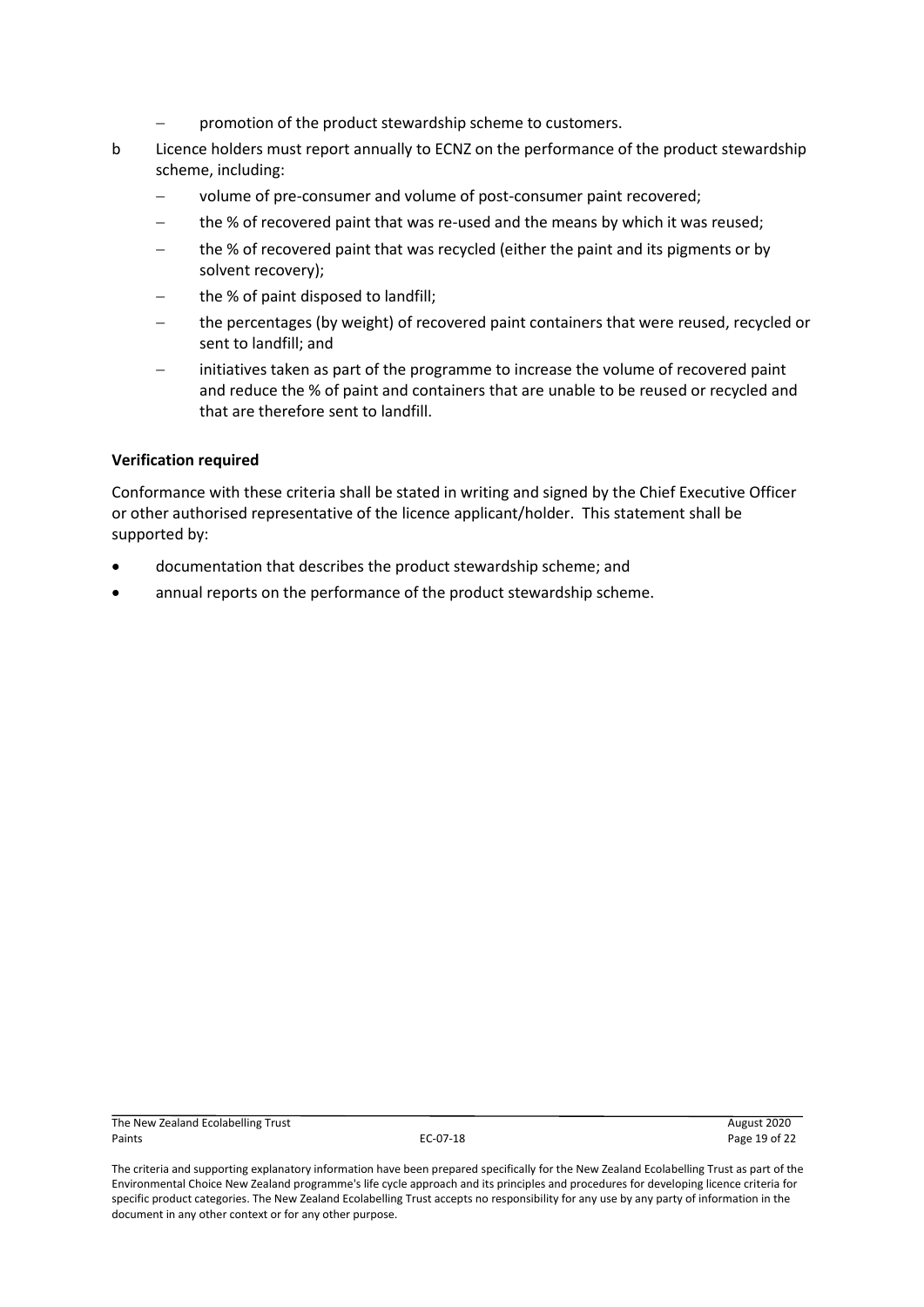# <span id="page-19-0"></span>**6 Product characteristics**

## **Criteria**

- a The product shall be fit for its intended purpose and conform, as appropriate, to relevant product performance standards.
- b If the product is a roof paint that contains a dry film biocide, water collected from painted roofs must meet the New Zealand Drinking Water Standards (NZDWS) for the biocide used.

#### **Verification required**

Conformance with this requirement shall be demonstrated by providing a written statement of compliance, signed by the Chief Executive Officer or other authorised representative of the licence applicant/holder. This statement shall be supported by:

- Documentation identifying the applicable standards and or consumer/customer requirements;
- For part b), laboratory report showing that water from painted roofs will meet relevant NZDWS;
- Documentation demonstrating how compliance is monitored and maintained;
- Records of customer feedback and complaints.

Note: published international and national standards are available from:

- Standards New Zealand www.standards.co.nz
- Standards Association of Australia www.standards.com.au
- Australian Paint Approvals Scheme (APAS) www.apas.govt.au

The criteria and supporting explanatory information have been prepared specifically for the New Zealand Ecolabelling Trust as part of the Environmental Choice New Zealand programme's life cycle approach and its principles and procedures for developing licence criteria for specific product categories. The New Zealand Ecolabelling Trust accepts no responsibility for any use by any party of information in the document in any other context or for any other purpose.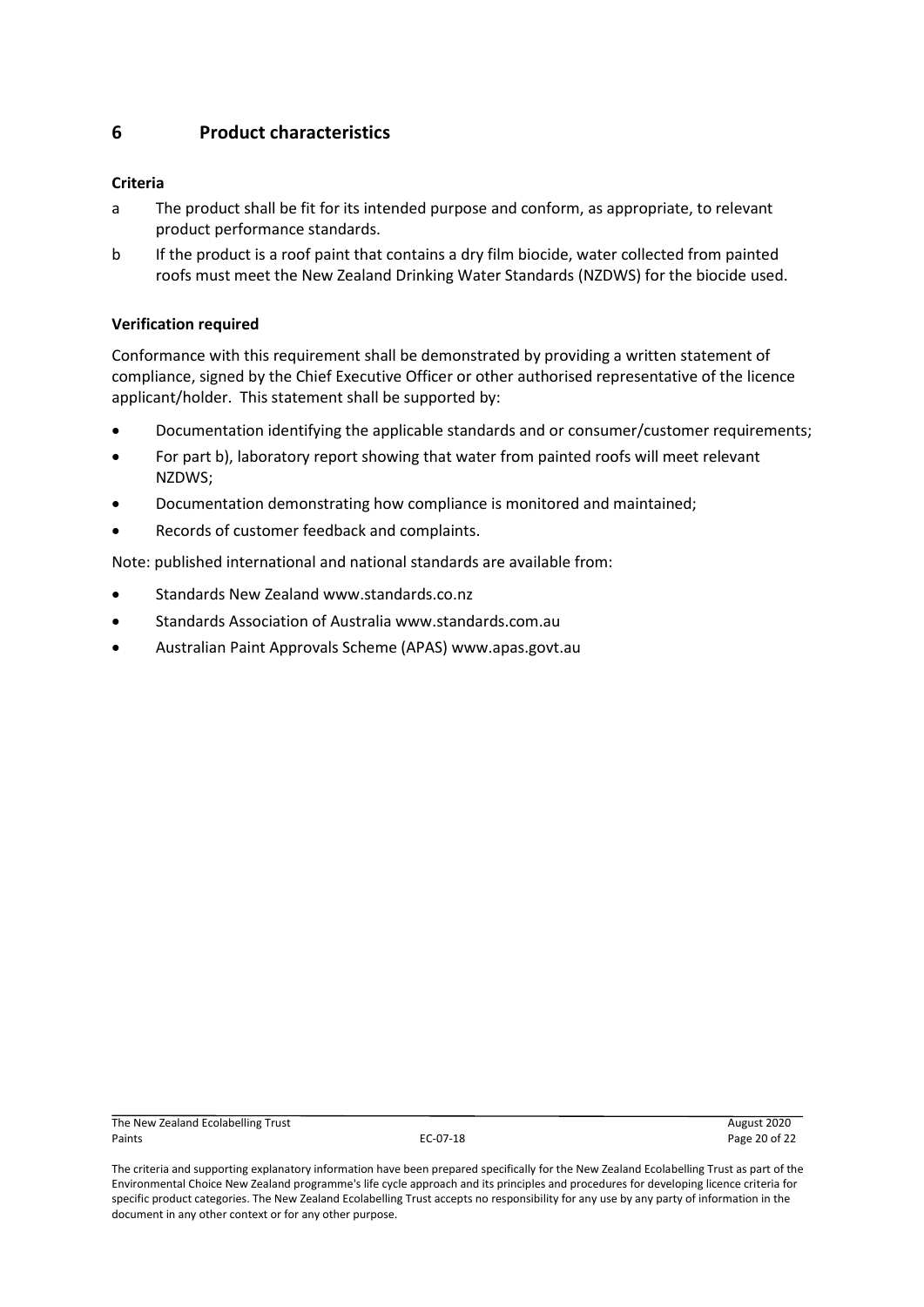# <span id="page-20-0"></span>**7 Requirements and notes for Licence Holders**

#### **Monitoring compliance**

Prior to granting a licence, the Trust will prepare a plan for monitoring ongoing compliance with these requirements. This plan will reflect the number and type of products covered by the licence and the level of sampling appropriate to provide confidence in ongoing compliance with criteria. This plan will be discussed with the licence applicant and when agreed will be a condition of the licence.

As part of the plan, the Trust will require access to relevant quality control and production records and the right of access to production facilities. Relevant records may include formal quality management or environmental management system documentation (for example, ISO 9001 or ISO 14001 or similar).

The monitoring plan will require the licence holder to advise The Trust immediately of any noncompliance with any requirements of this specification which may occur during the term of the licence. If non-compliance occurs, the licence may be suspended or terminated as stipulated in the Licence Conditions. The licensee may appeal any such suspension.

The Trust will maintain the confidentiality of identified confidential information provided and accessed during verification and monitoring of licences.

#### **Using the ECNZ Label**

The Label may appear on marketing materials for the paint, provided that the paint meets the requirements in this specification and in the Licence Conditions.

Wherever it appears, the Label must be accompanied by the word "Paints" and by the Licence Number e.g. 'licence No1234'.

The Label must be reproduced in accordance with the ECNZ programme's keyline art for reproduction of the Label and the Licence Conditions.

Any advertising must conform to the relevant requirements in this specification, in the Licence Conditions and in the keyline art.

Failure to meet these requirements for using the ECNZ Label and advertising could result in the Licence being withdrawn.

The criteria and supporting explanatory information have been prepared specifically for the New Zealand Ecolabelling Trust as part of the Environmental Choice New Zealand programme's life cycle approach and its principles and procedures for developing licence criteria for specific product categories. The New Zealand Ecolabelling Trust accepts no responsibility for any use by any party of information in the document in any other context or for any other purpose.